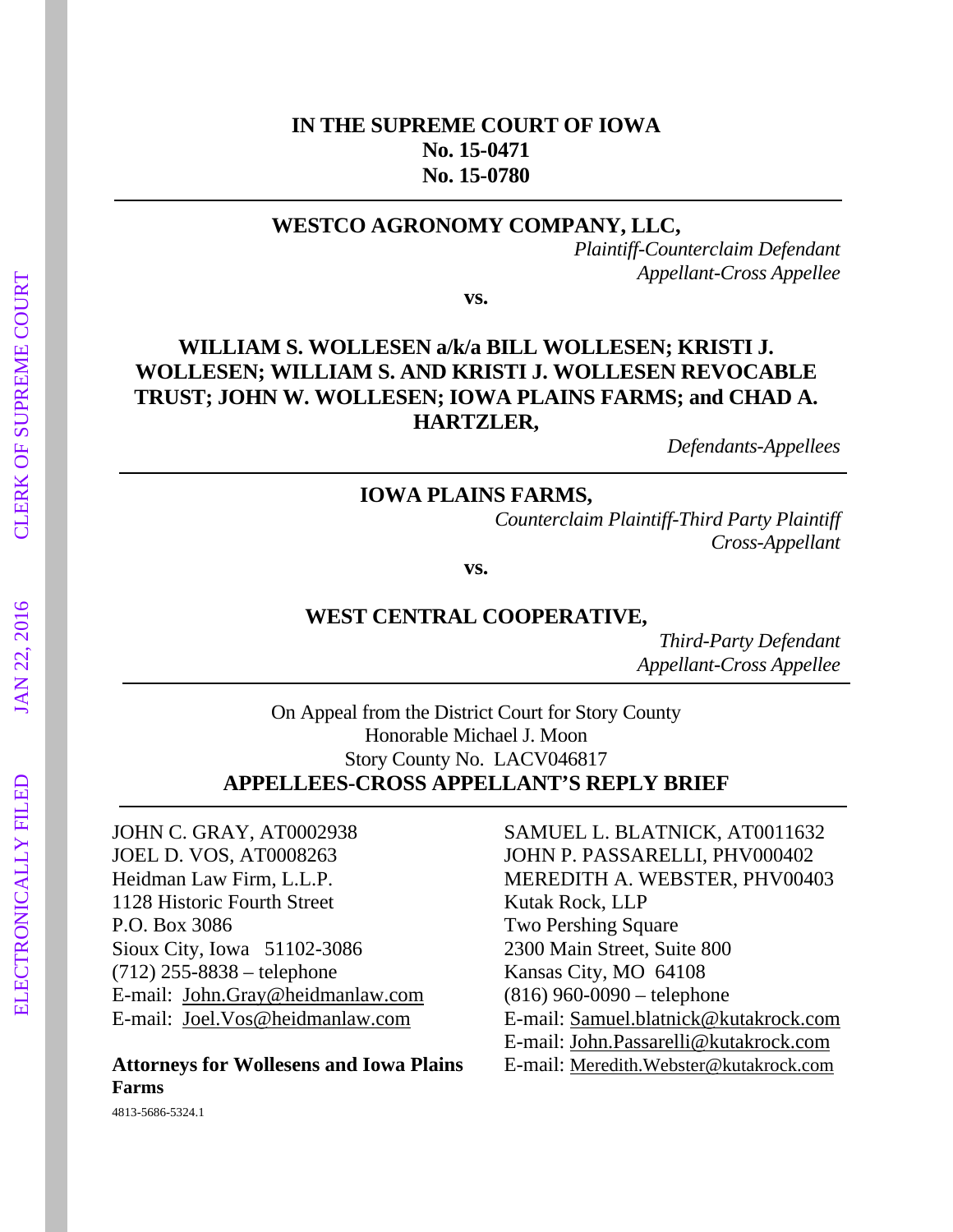## **TABLE OF CONTENTS**

| I.   | The Claims Of Westco Were Not Exclusively Triable In                                                                                                  |  |
|------|-------------------------------------------------------------------------------------------------------------------------------------------------------|--|
|      | A. Westco's Claim Against Hartzler For Breach Of Duty                                                                                                 |  |
|      | B. Westco's Claim Of Civil Conspiracy Or Participation<br>In Hartzler's Breach Of Duty Is Triable At Law3                                             |  |
|      | C. Westco's 706A Claim Is Most Closely Analogous To                                                                                                   |  |
|      | D. Westco Did Not Plead An Equitable Accounting, And<br>It Did Not Demonstrate That It Was Entitled To An                                             |  |
| Π.   | The District Court Properly Exercised Its Discretion In                                                                                               |  |
| III. | Westco Has Failed To Establish That The Verdict Was                                                                                                   |  |
|      | A. The Jury Did Not Find That Hartzler Was Bribed By                                                                                                  |  |
|      | B. The Jury Could Have Determined, Based Upon Jury<br>Instruction No. 18, That Hartzler Committed<br>Specified Unlawful Conduct Other Than Commercial |  |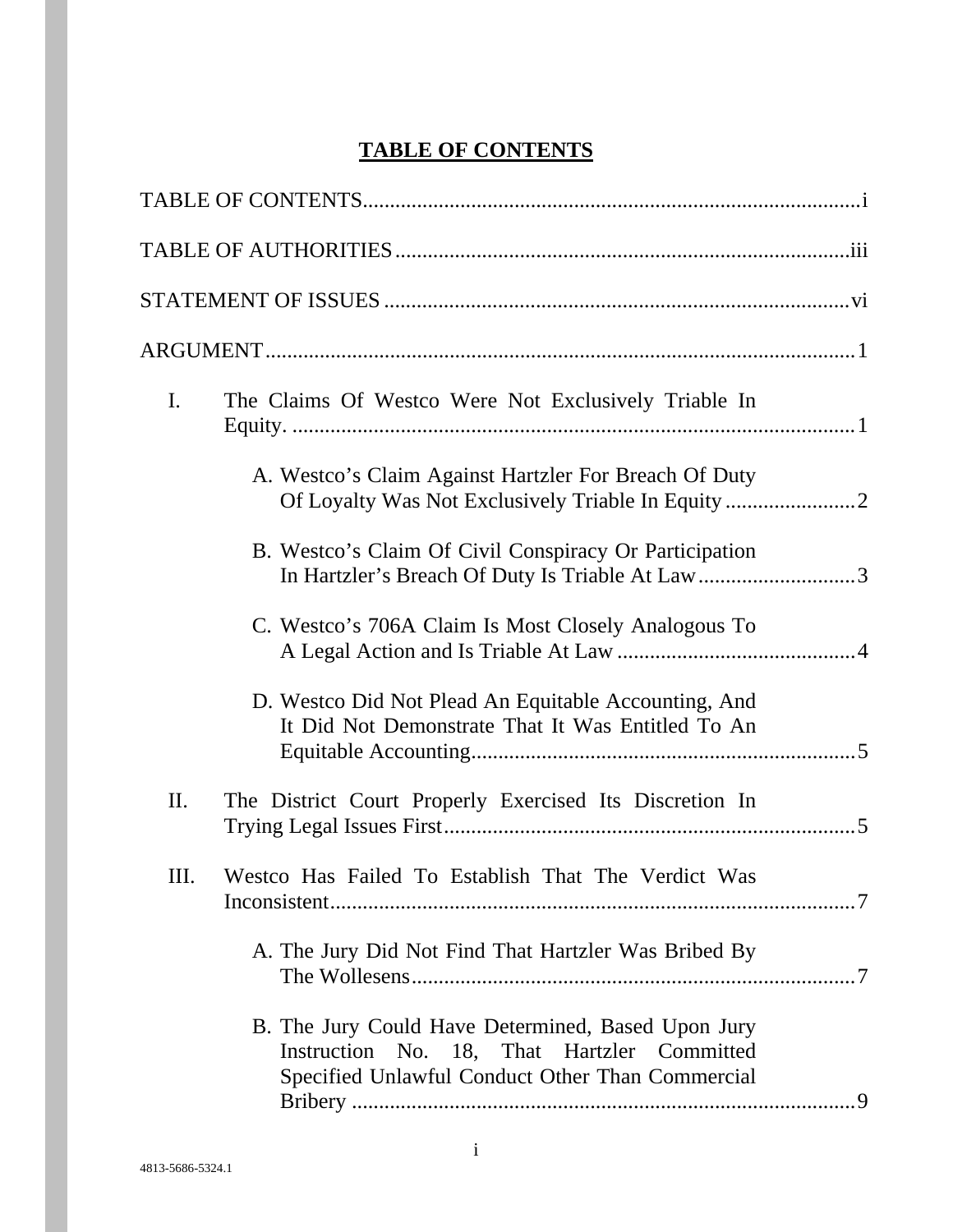|      | C. The Jury Could Have Determined That The Wollesens<br>Had A Lower Degree of Culpability Than Westco  10    |  |
|------|--------------------------------------------------------------------------------------------------------------|--|
|      | D. Westco's Remedy, If The Verdict Is Inconsistent, Is<br>Properly Limited To A Retrial Against Hartzler  14 |  |
| IV.  | West Central's Motion For Judgment Notwithstanding                                                           |  |
|      |                                                                                                              |  |
|      |                                                                                                              |  |
| V.   | Iowa Plains Farms Is Entitled To A New Trial On Its                                                          |  |
| VI.  | The District Court Incorrectly Determined That Iowa                                                          |  |
| VII. | Iowa Plains Farms Should Be Granted Additur In Order                                                         |  |
|      | To Recover The Remaining Balance of the 2010 Prepaid                                                         |  |
|      |                                                                                                              |  |
|      |                                                                                                              |  |
|      |                                                                                                              |  |
|      |                                                                                                              |  |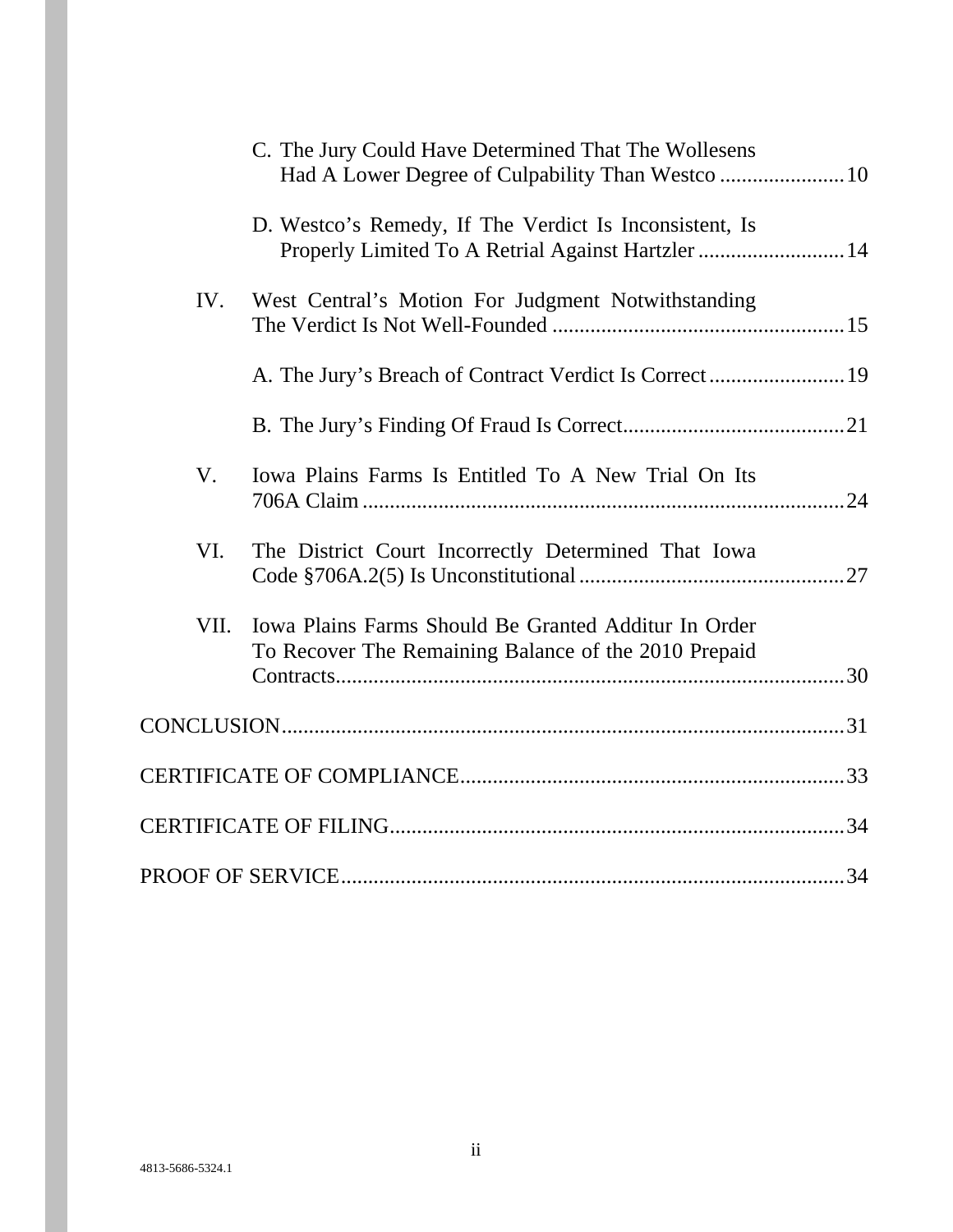## **TABLE OF AUTHORITIES**

## **CASES CITED**

| Capital One Bank (USA), N.A. v. Denboer, 791 N.W.2d 264 (Iowa Ct. App.     |  |
|----------------------------------------------------------------------------|--|
|                                                                            |  |
| Clinton Physical Therapy Servs., P.C. v. John Deere Health Care, Inc., 714 |  |
| Condon Auto Sales & Serv., Inc. v. Crick, 604 N.W.2d 587 (Iowa 1999)2      |  |
|                                                                            |  |
|                                                                            |  |
| Grismore v. Consol. Products Co., 232 Iowa 328, 5 N.W.2d 646 (1942)20      |  |
|                                                                            |  |
|                                                                            |  |
|                                                                            |  |
|                                                                            |  |
|                                                                            |  |
| Key Pontiac, Inc. v. Blue Grass Sav. Bank, 265 N.W.2d 906 (Iowa 1978)4     |  |
| Kreamer v. Coll. of Osteopathic Med. & Surgery, 301 N.W.2d 698 (Iowa       |  |
|                                                                            |  |
| McHose v. Physician & Clinic Servs., Inc., 548 N.W.2d 158 (Iowa Ct. App.   |  |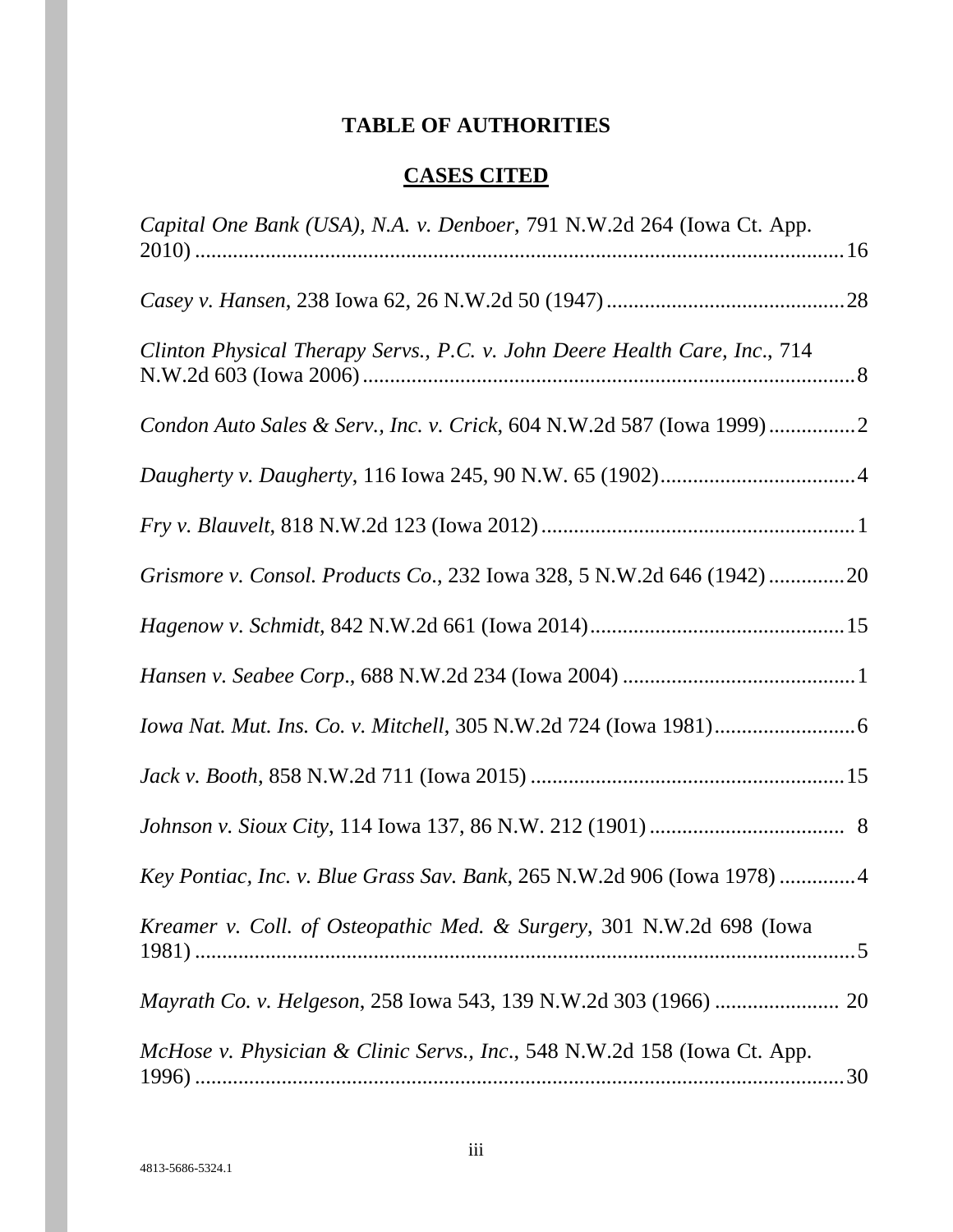| State v. Russell, 781 N.W.2d 303, 2010 WL 786206 (Iowa Ct. App. Mar. 10, |
|--------------------------------------------------------------------------|
|                                                                          |
|                                                                          |
|                                                                          |
| Vlieger v. Farm for Profit, 705 N.W.2d 339, 2005 WL 1963002 (Iowa Ct.    |

## **STATUTES**

## **OTHER AUTHORITIES**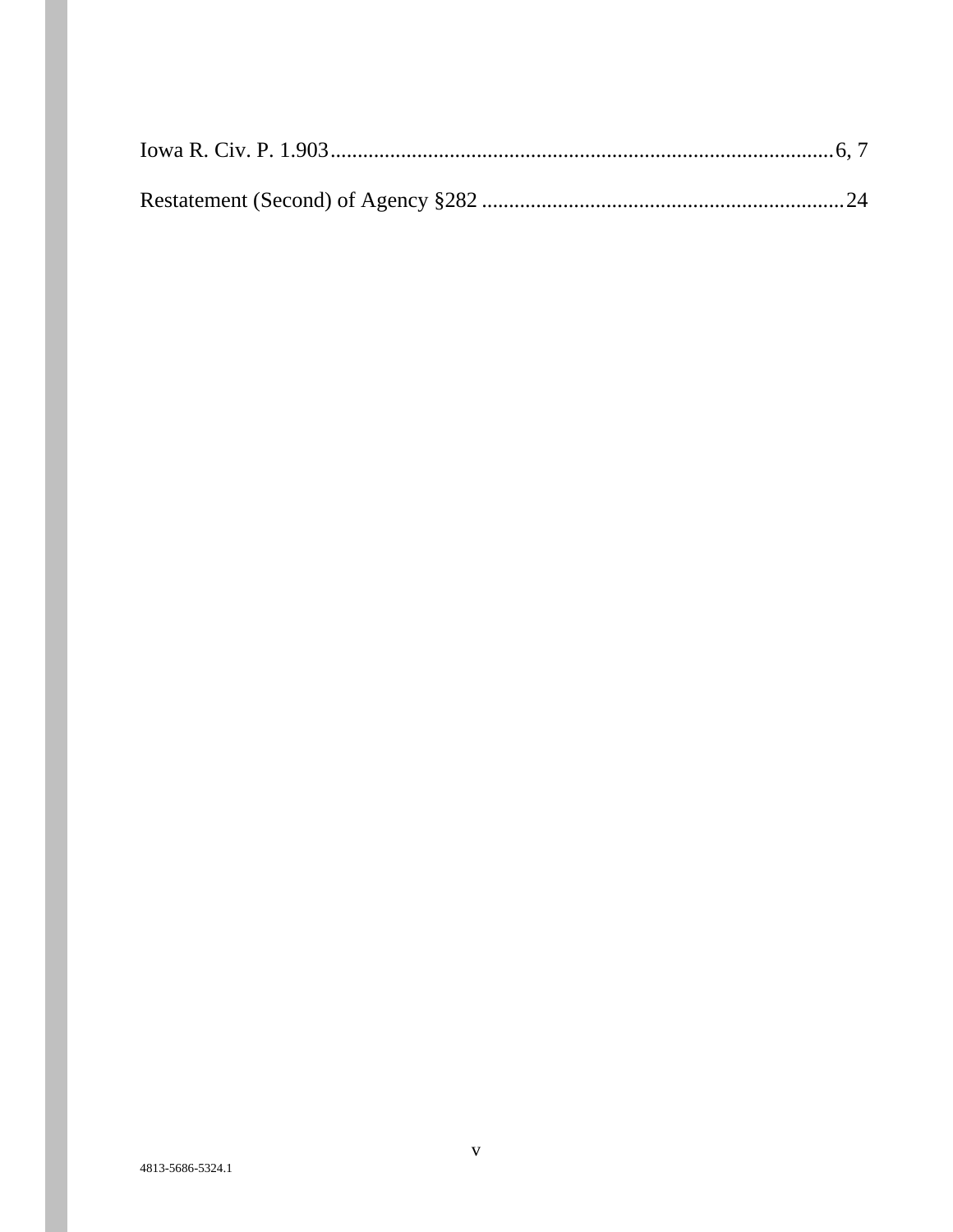#### **STATEMENT OF ISSUES PRESENTED FOR REVIEW**

I. The Claims Of Westco Were Not Exclusively Triable In Equity.

*Condon Auto Sales & Serv., Inc. v. Crick*, 604 N.W.2d 587 (Iowa 1999) *Daugherty v. Daugherty*, 116 Iowa 245, 90 N.W. 65 (1902) *Fry v. Blauvelt*, 818 N.W.2d 123 (Iowa 2012) *Hansen v. Seabee Corp*., 688 N.W.2d 234 (Iowa 2004) *Key Pontiac, Inc. v. Blue Grass Sav. Bank*, 265 N.W.2d 906 (Iowa 1978) *Kreamer v. Coll. of Osteopathic Med. & Surgery*, 301 N.W.2d 698 (Iowa 1981) *Powell v. City of Berwyn*, 68 F. Supp. 3d 929 (N.D. Ill. 2014) *Shannon v. Gaar*, 6 N.W.2d 304 (Iowa 1942) Iowa Code § 611.10 Iowa Civil Jury Instructions 3200.1 & 3200.2

II. The District Court Properly Exercised Its Discretion In Trying Legal Issues First

*Iowa Nat. Mut. Ins. Co. v. Mitchell*, 305 N.W.2d 724 (Iowa 1981) *Morningstar v. Myers*, 255 N.W.2d 159 (Iowa 1977) *Vlieger v. Farm for Profit*, 705 N.W.2d 339, 2005 WL 1963002 (Iowa Ct. App. Aug. 17, 2005) Iowa R. Civ. P. 1.903

III. Westco Has Failed To Establish That The Verdict Was Inconsistent

*Clinton Physical Therapy Servs., P.C. v. John Deere Health Care, Inc*., 714 N.W.2d 603 (Iowa 2006) *Jack v. Booth*, 858 N.W.2d 711 (Iowa 2015) *Johnson v. Sioux City*, 114 Iowa 137, 86 N.W. 212 (1901)

IV. West Central's Motion For Judgment Notwithstanding The Verdict Is Not Well-Founded

*Capital One Bank (USA), N.A. v. Denboer*, 791 N.W.2d 264 (Iowa Ct. App. 2010)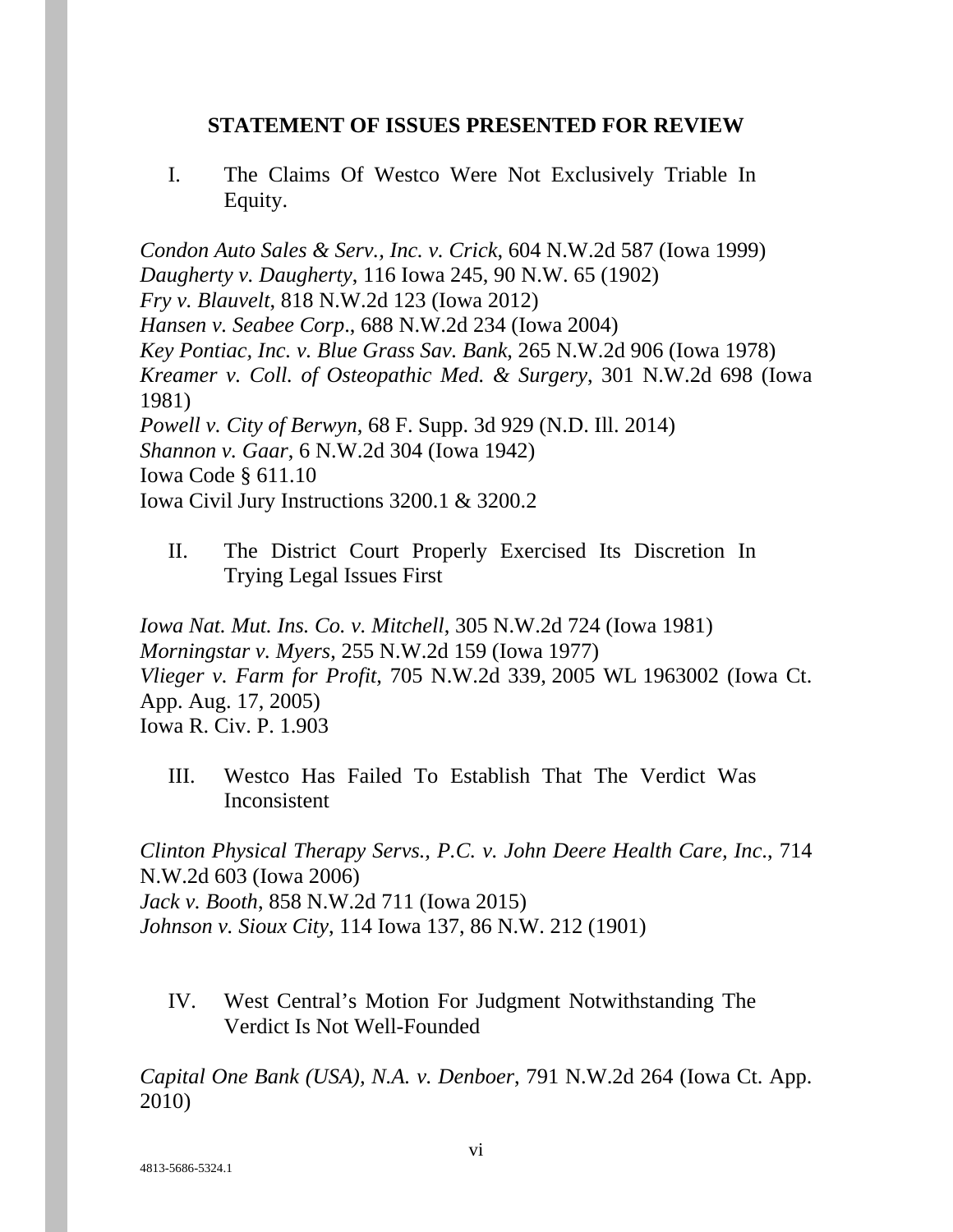*Grismore v. Consol. Products Co*., 232 Iowa 328, 5 N.W.2d 646 (1942) *Hagenow v. Schmidt*, 842 N.W.2d 661 (Iowa 2014) *Mayrath Co. v. Helgeson*, 258 Iowa 543, 139 N.W.2d 303 (1966) *State v. Sellers*, 258 N.W.2d 292 (Iowa 1977) *Turner v. Zip Motors*, 65 N.W.2d 427 (Iowa 1954) Restatement (Second) of Agency §282

V. Iowa Plains Farms Is Entitled To A New Trial On Its 706A Claim

*State v. Olsen*, 618 N.W.2d 346 (Iowa 2000) *State v. Russell*, 781 N.W.2d 303, 2010 WL 786206 (Iowa Ct. App. Mar. 10, 2010) *State v. Templeton*, 258 N.W.2d 380 (Iowa 1977) Iowa Code § 706A.3

VI. The District Court Incorrectly Determined That Iowa Code §706A.2(5) Is Unconstitutional

*Casey v. Hansen*, 238 Iowa 62, 26 N.W.2d 50 (1947) *State v. Neiderbach*, 837 N.W.2d 180 (Iowa 2013) Iowa Code § 706A.2

VII. Iowa Plains Farms Should Be Granted Additur In Order To Recover The Remaining Balance of the 2010 Prepaid **Contracts** 

*McHose v. Physician & Clinic Servs., Inc*., 548 N.W.2d 158 (Iowa Ct. App. 1996)

Iowa Code §554.2711(1) Iowa Code §554.2712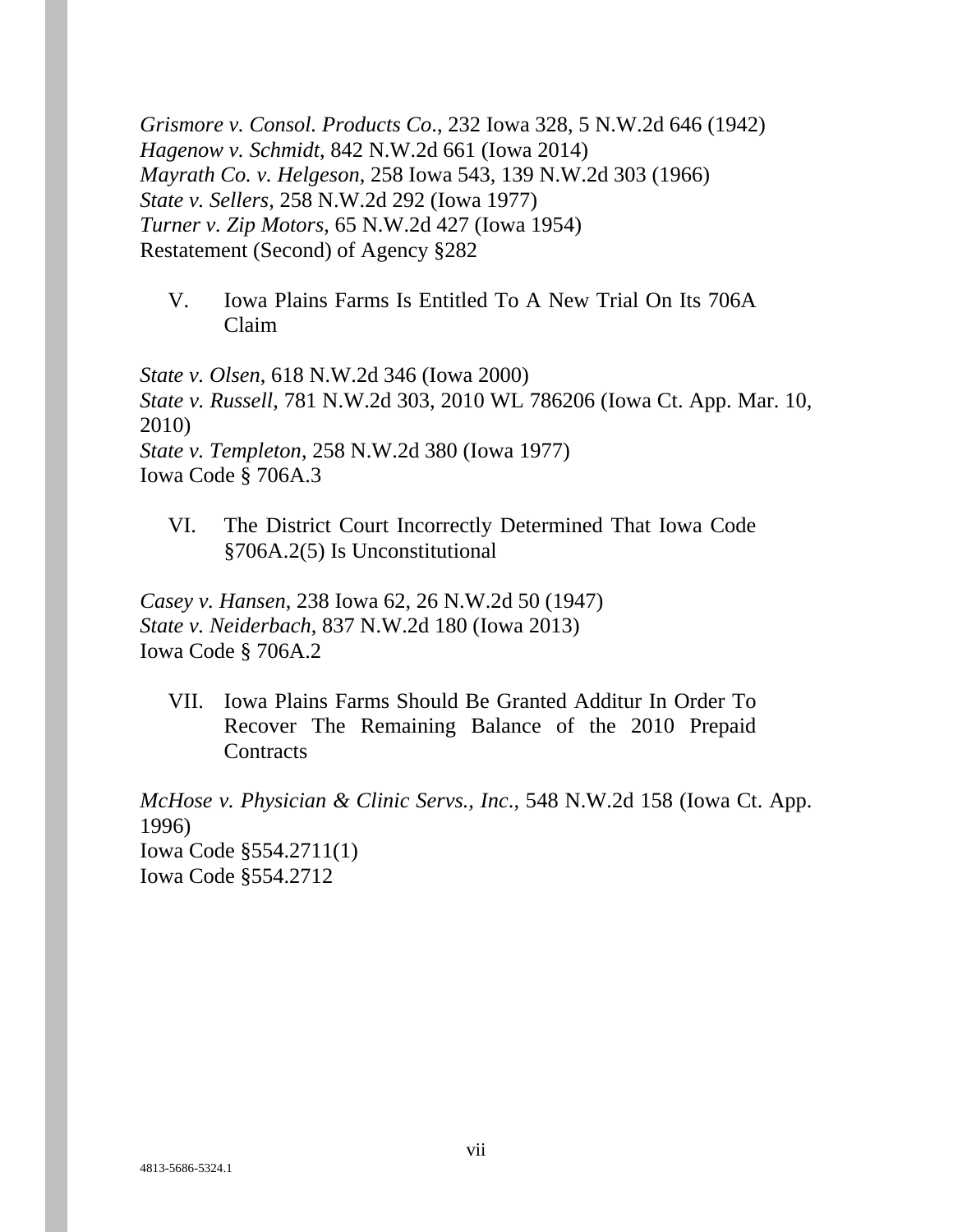#### **ARGUMENT**

#### **I. The Claims Of Westco Were Not Exclusively Triable In Equity.**

Westco asserts that its motion to try issues in equity was not untimely, and that the district court did not deny its motion on grounds of untimeliness. The District Court certainly did note the untimeliness of the motion, stating, "Defendants have aptly described plaintiff's motion as an attempt to take a 'mulligan' at this late stage of the round. Mulligans are more freely given on the first tee rather than on missed short putts on the  $18<sup>th</sup>$ green." (7/1/2014 Order, App. 446, at fn. 2.) Even if the District Court did not deny the motion to try issues in equity as untimely, the District Court may be affirmed on any ground that was raised before it. *Hansen v. Seabee Corp*., 688 N.W.2d 234, 238 (Iowa 2004).

The motion to try issues in equity was untimely. The District Court's trial scheduling motion set a deadline of May 10, 2014 for all motions, other than motions in limine. (5/11/2012 Order, App. 109.) While Westco incorrectly asserts that "there is no deadline by statute or rule for a motion under Iowa Code section 611.10", Iowa Rule of Civil Procedure 1.602(2) mandates the entry of scheduling orders. The motion deadline set in the District Court's scheduling order applied to all motions, and was enforceable. *Fry v. Blauvelt*, 818 N.W.2d 123, 130 (Iowa 2012) (noting that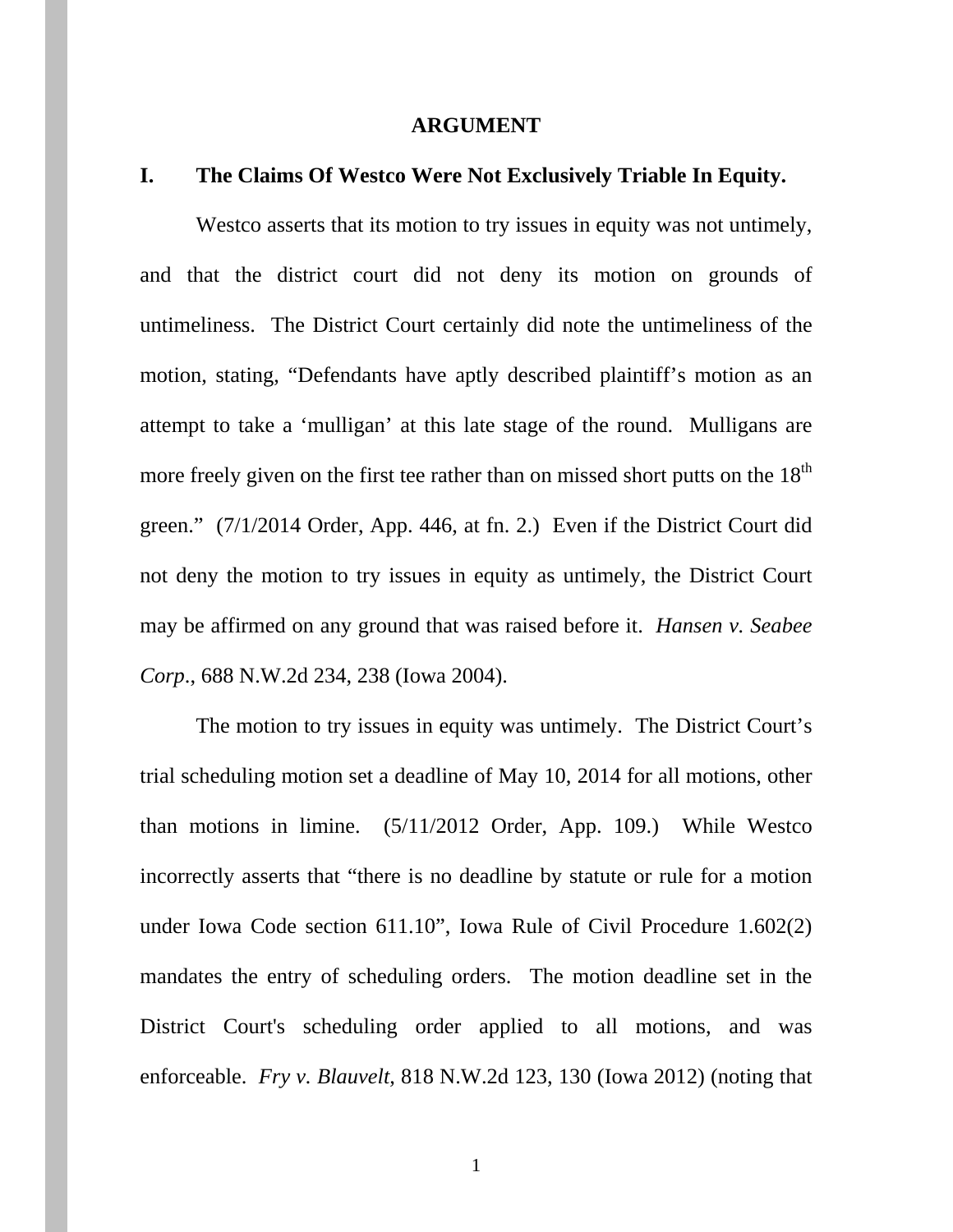the Iowa Supreme Court has "recognized the inherent power of the district court to enforce pretrial orders.").

While Westco asserts that it had claims which could be tried in equity, Westco was required to prove that its claims were *exclusively* triable in equity. Iowa Code §611.10. None of the claims of Westco were exclusively triable in equity.

#### **A. Westco's Claim Against Hartzler For Breach Of Duty Of Loyalty Was Not Exclusively Triable In Equity**.

In dismissing Westco's duty of loyalty claim, the District Court found that breach of loyalty is "a subset of the overall fiduciary duty and should not be a separate cause of action." (6/17/2013 Order, App. 171.) The District Court did not reject the claim that Hartzler had a duty of loyalty to Westco. It simply found that Westco could not fracture its cause of action to assert counts for both (a) a breach of fiduciary duty based on a duty of loyalty and (b) an independent claim for duty of loyalty. Westco had a duty of loyalty claim.

The claim against Hartzler for breach of duty of loyalty could be tried at law. *Condon Auto Sales & Serv., Inc. v. Crick*, 604 N.W.2d 587, 598 (Iowa 1999); *see also* Iowa Civil Jury Instructions 3200.1 & 3200.2. It is flabbergasting for Westco to assert that "[p]attern jury instructions on breach of fiduciary duty cited by the Wollesens mean nothing to the outcome of this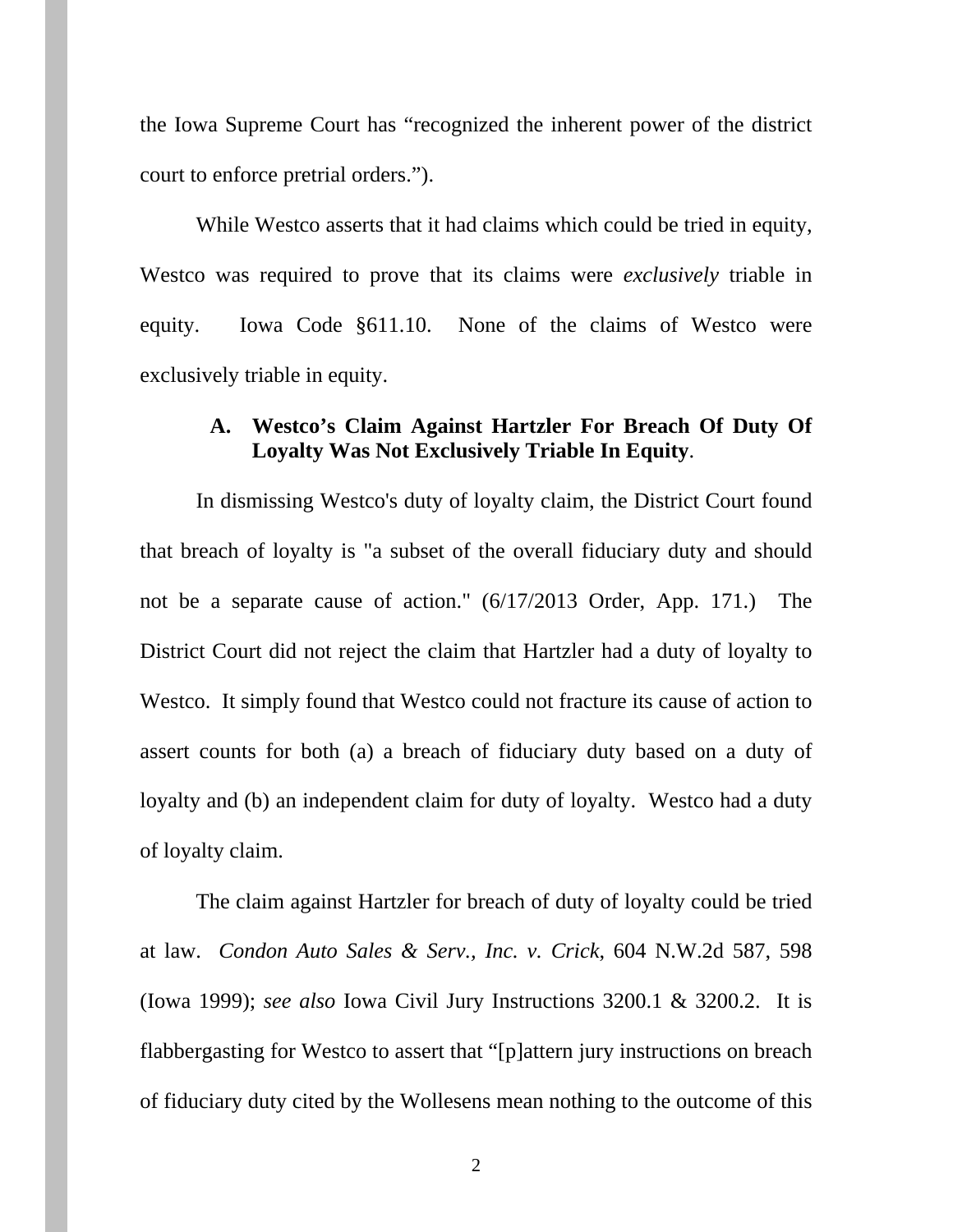case." (Appellant's Reply Br., at 12.) The inquiry under Iowa Code §611.10 is whether the breach of duty of loyalty was *exclusively* cognizable in equity. The existence of pattern jury instructions and prior Iowa precedent amply demonstrates that it was not.

## **B. Westco's Claim Of Civil Conspiracy Or Participation In Hartzler's Breach Of Duty Is Triable At Law.**

Westco now appears to assert that it may not have had a conspiracy claim, but that it could recover from the Wollesens, "whether there was a conspiracy or not," for the Wollesens' alleged "participation in Hartzler's breach of fiduciary duty." (Appellant's Reply Br. at 14.) Westco appears to argue that any allegation of conspiracy may be regarded as surplusage. (*Id*. at 13.) Westco's new position would render the Wollesens "accidental conspirators," simply because Hartzler victimized them. It is well established that "[t]here is no such thing as accidental, inadvertent or negligent participation in a conspiracy." *Powell v. City of Berwyn*, 68 F. Supp. 3d 929, 950 (N.D. Ill. 2014).

While Westco cites *Shannon v. Gaar*, 6 N.W.2d 304, 308 (Iowa 1942) for the proposition that there can be liability for "participation" which falls short of conspiracy, the *Shannon* case does not state that such a "participation" claim is exclusively triable in equity. In *Shannon*, the Court noted that the "participation" claim was properly tried to a jury. *Id*. ("Even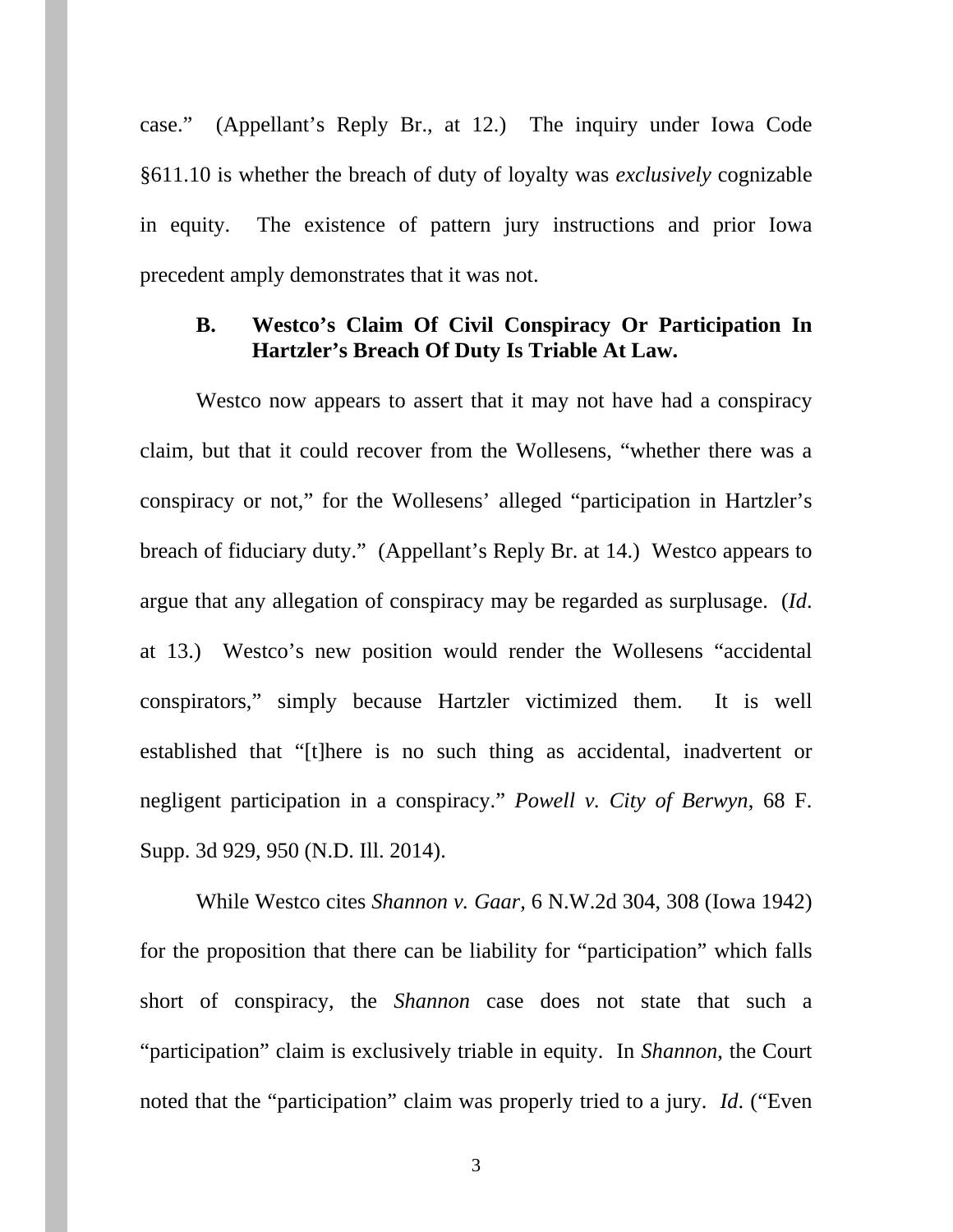if there were insufficient proof of a conspiracy between Mr. and Mrs. Gaar, appellants would still be *entitled to have the case submitted to the jury* upon proof that these appellees acted wrongfully and in bad faith to deprive appellants of the benefits of their contract.") (emphasis added).

## **C. Westco's 706A Claim Is Most Closely Analogous To A Legal Action and Is Triable At Law.**

Westco asserts that its 706A claim most closely resembles a breach of fiduciary duty. (Appellee's Reply Br., at 15.) Westco cites no authority for this proposition. If Westco was correct in this regard, it would only benefit if a breach of fiduciary duty was exclusively triable in equity. Since its duty of loyalty claim was triable at law, its 706A claim was triable at law.

Westco also overlooks the fact that there is a cause of action at law which closely parallels the 706A claim made by Westco. Iowa recognizes a cause of action for *assumpsit*, which is triable at law even when the claim is based upon breach of fiduciary duty by a trustee. *Daugherty v. Daugherty*, 116 Iowa 245, 90 N.W. 65, 65 (1902) (holding that *assumpsit* was triable at law even though defendant was a trustee); *Key Pontiac, Inc. v. Blue Grass Sav. Bank*, 265 N.W.2d 906, 908 (Iowa 1978). The 706A claim was most closely analogous to the legal claim of *assumpsit* existing at common law, and was properly tried to a Jury.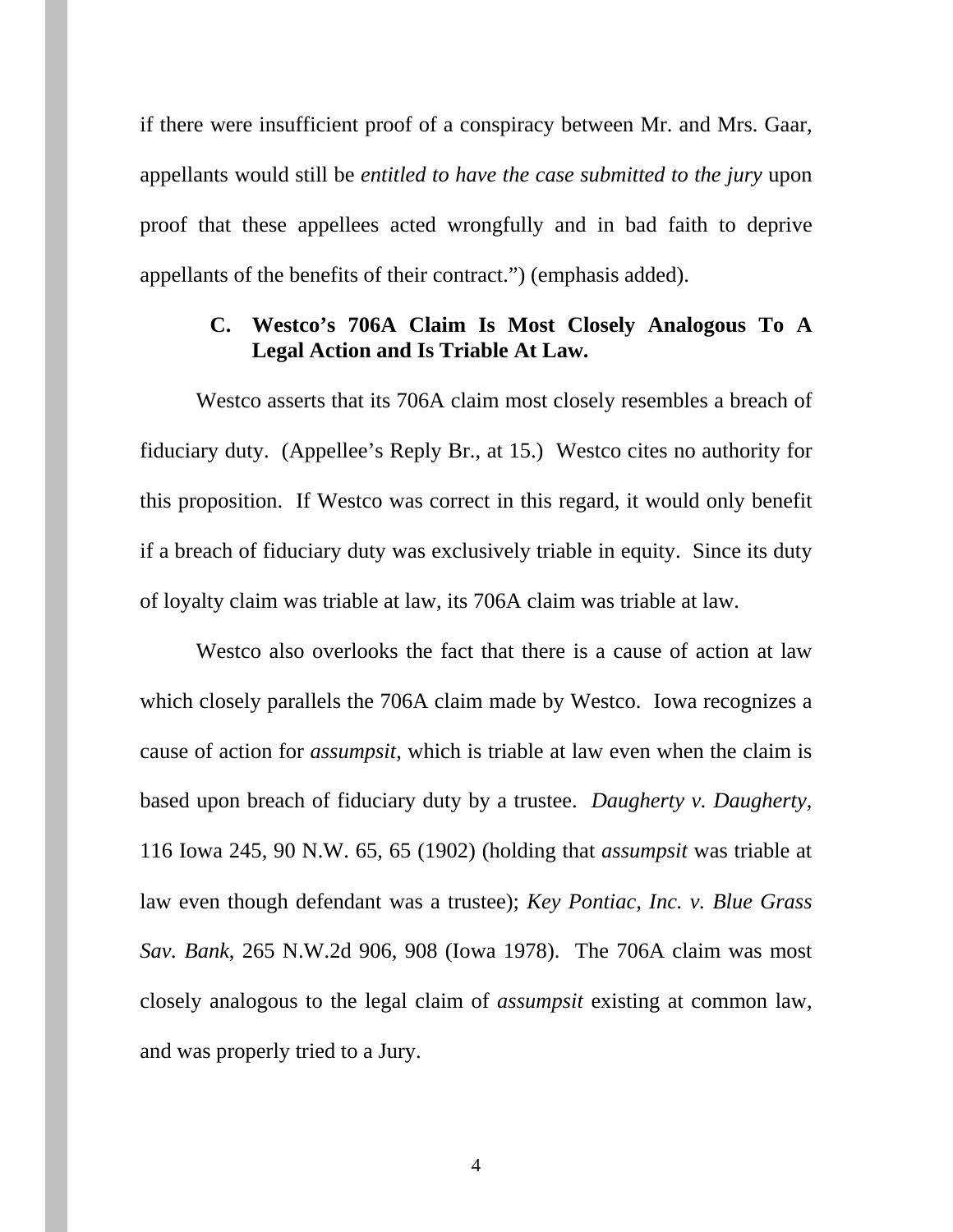## **D. Westco Did Not Plead An Equitable Accounting, And It Did Not Demonstrate That It Was Entitled To An Equitable Accounting.**

Westco did not plead a count seeking an accounting. The Wollesens did. Westco actively and successfully opposed the accounting it now claims it was entitled to. (4/10/2012 Order.)

Because Westco never sought an accounting, the District Court did not determine whether Westco had a cause of action for an equitable accounting. Had the District Court been asked by Westco to consider that issue, the transfer of an accounting from the equitable docket to a legal proceeding is reviewed on an abuse of discretion basis. *Kreamer v. Coll. of Osteopathic Med. & Surgery*, 301 N.W.2d 698, 700 (Iowa 1981). The District Court would also have been well within its rights to reject an equitable accounting. *Id*. at 700-01 (noting that length and volume of records alone is not sufficient to require an accounting).

## **II. The District Court Properly Exercised Its Discretion In Trying Legal Issues First.**

Even if Westco had an issue which was exclusively triable in equity, the District Court was not compelled to try equitable issues first. Westco seeks to dismiss the *Morningstar* case, in which the Iowa Supreme Court reiterated that equitable issues are not required to be tried first. Practical trial administration is a legitimate basis, under *Morningstar*, for the District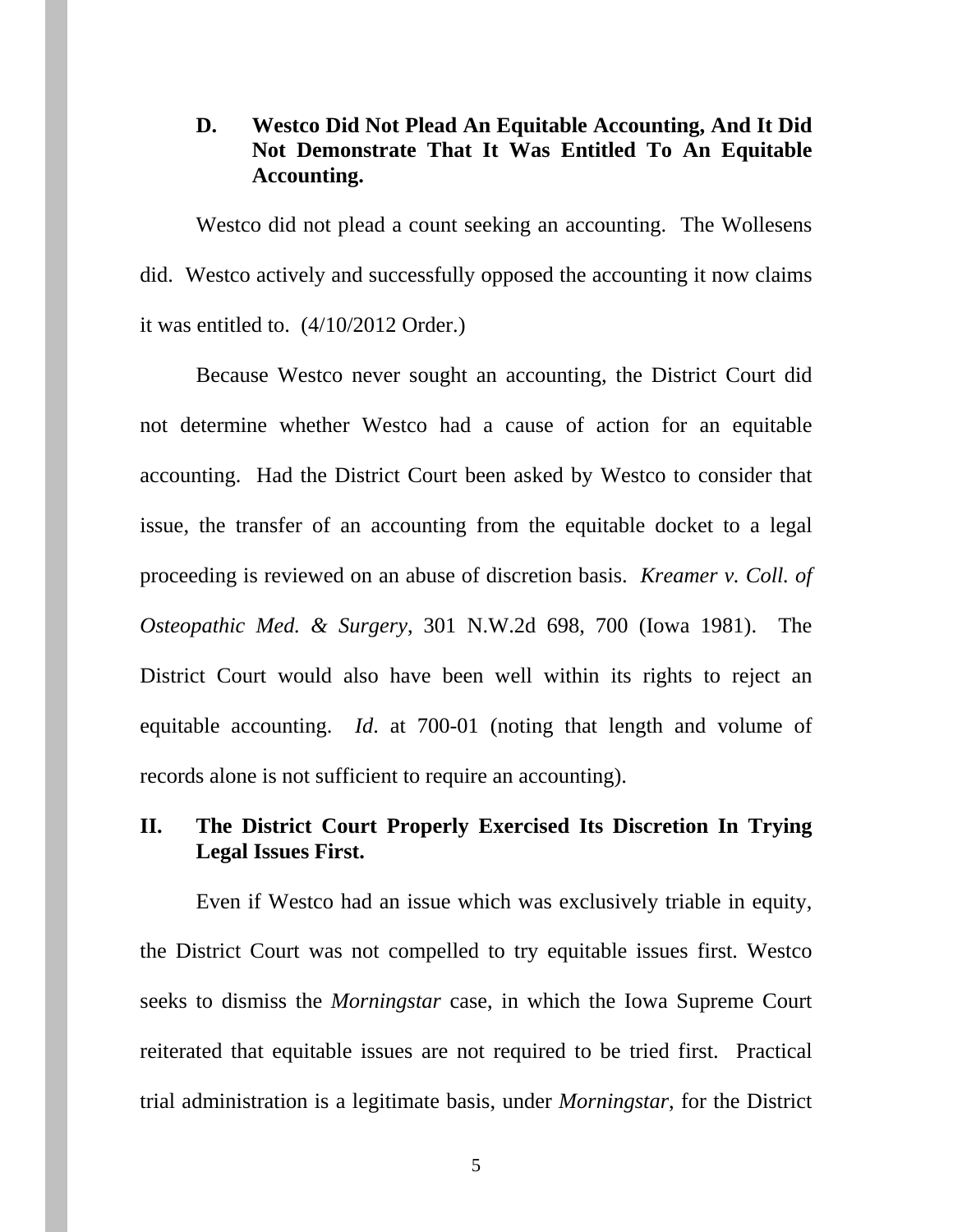Court to try legal claims before equitable ones. *Morningstar v. Myers*, 255 N.W.2d 159,161 (Iowa 1977). The District Court was free to proceed first with the Jury trial Westco demanded and the Wollesens spent three years preparing for.

Westco then asserts that the Iowa Court of Appeals case in *Vlieger v. Farm For Profit*, 705 N.W.2d 339, 2005 WL 1963002 (Iowa Ct. App. 2005) was wrongly decided, because Iowa does not follow the federal  $7<sup>th</sup>$ Amendment analysis. *Vlieger* was correctly decided, and it was proper for the *Vlieger* Court to examine federal precedent. *See Iowa Nat. Mut. Ins. Co. v. Mitchell*, 305 N.W.2d 724, 726 (Iowa 1981) ("Because there is a nexus between interpretations of Iowa's Jury provision and the federal provision, we first examine interpretations of the seventh amendment, even though its provisions have no application to state court proceedings.").

While Westco cites the comments to Iowa R. Civ. P. 1.903, the language it quoted actually explains *federal* practice *prior* to the merger of law and equity. After discussing this *prior* practice, the comments to Iowa R. Civ. P. 1.903 go on to explain that the current interpretation of the Seventh Amendment requires that legal issues be tried first in order to preserve the right to a Jury trial. Iowa R. Civ. P. 1.903 Cmt. Federal Practice ("Where, however, issues of fact are common to both the legal and equitable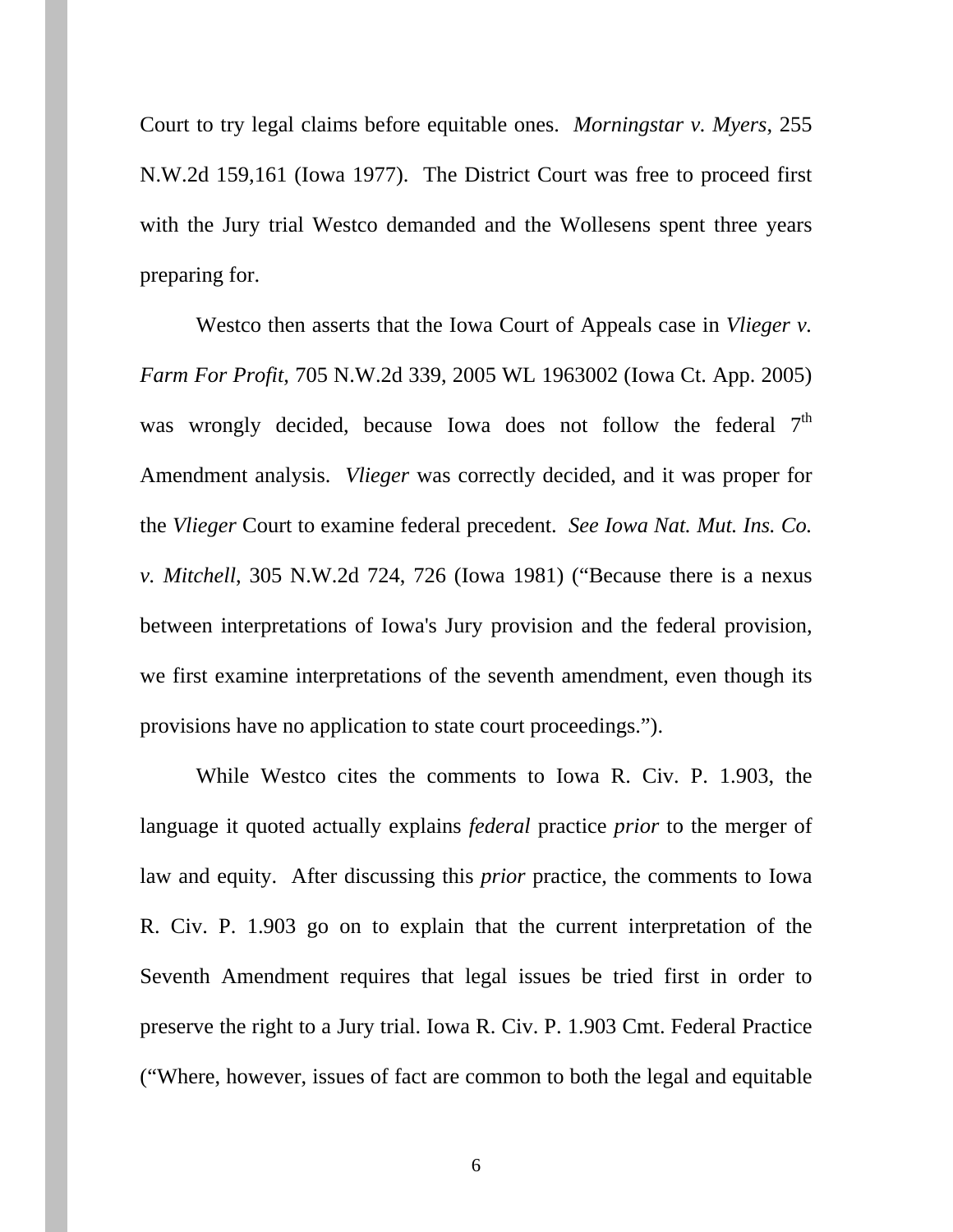claims and a jury trial has been demanded as to the legal claim, *a jury must be permitted to determine these issues prior to any action on the equitable claim*.") (emphasis added). This comment to Iowa R. Civ. P. 1.903 is consistent with *Morningstar. Morningstar* noted that trial of equitable issues first would improperly eliminate the right to trial by jury. *Morningstar*, 255 N.W.2d at 162 ("Not only will that probably dispose of the whole case, *but the opposite result effectively takes away Morningstar's right to trial by Jury*.") (emphasis added). *Vlieger* was properly decided and should be followed here.

## **III. Westco Has Failed To Establish That The Verdict Was Inconsistent.**

## **A. The Jury Did Not Find That Hartzler Was Bribed By The Wollesens.**

The Jury consistently did not find that a cash bribe was ever made. The damage award against Hartzler was \$485,315.00, which was limited to the amount of checks written to Hartzler and excluded the alleged \$2,000 cash bribe. *Compare* (Jury Interrogatory No. 6, App. 575) *with* (Ex. P3, App. 1435). Consistent with its finding of no bribery, the Jury also answered Interrogatories No. 12, 21, 30, 44, and 55 by finding that none of the Wollesen parties engaged in ongoing unlawful conduct. Thus, the Jury did not find that any of the Wollesen parties engaged in commercial bribery.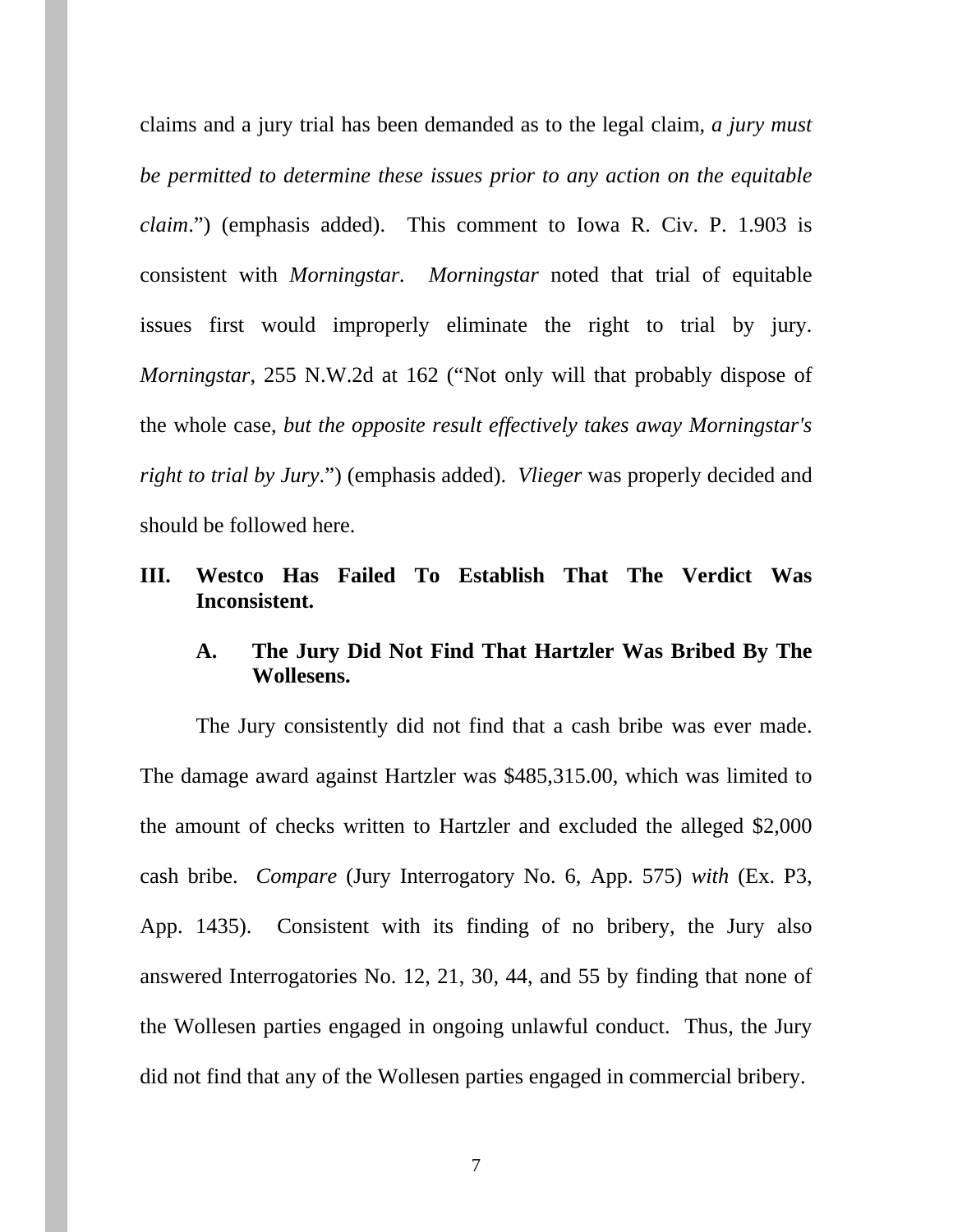The Jury did not find that Hartzler committed commercial bribery or knowingly received proceeds of commercial bribery. (Jury Interrogatory No. 4, App. 574.) Jury Interrogatory No. 4 is problematic for Westco's argument, so Westco asks—for the first time on appeal—for this Court to withdraw the answer to Question No. 4 on the basis that there was a numbering error in the body of the question. (Appellant's Reply Br., at 26- 27.) This Court cannot withdraw an interrogatory that was not objected to at trial. Moreover, a numbering error in a jury instruction is not a sufficient basis to reverse a jury verdict. *Johnson v. Sioux City*, 114 Iowa 137, 86 N.W. 212, 213 (1901).

Special interrogatories cannot be withdrawn or ignored in favor of a general verdict. They serve as a means of checking whether the verdict is based upon adequate factual findings. *Clinton Physical Therapy Servs., P.C. v. John Deere Health Care, Inc*., 714 N.W.2d 603, 611 (Iowa 2006) ("Specifically, special interrogatories are used to test the general verdict against the Jury's conclusions as to the ultimate controlling facts.") (citations omitted). If Westco is correct that the verdict *against Hartzler* is inconsistent, then the verdict *against Hartzler* based on Chapter 706A cannot stand. However, there is *no* inconsistency as to commercial bribery.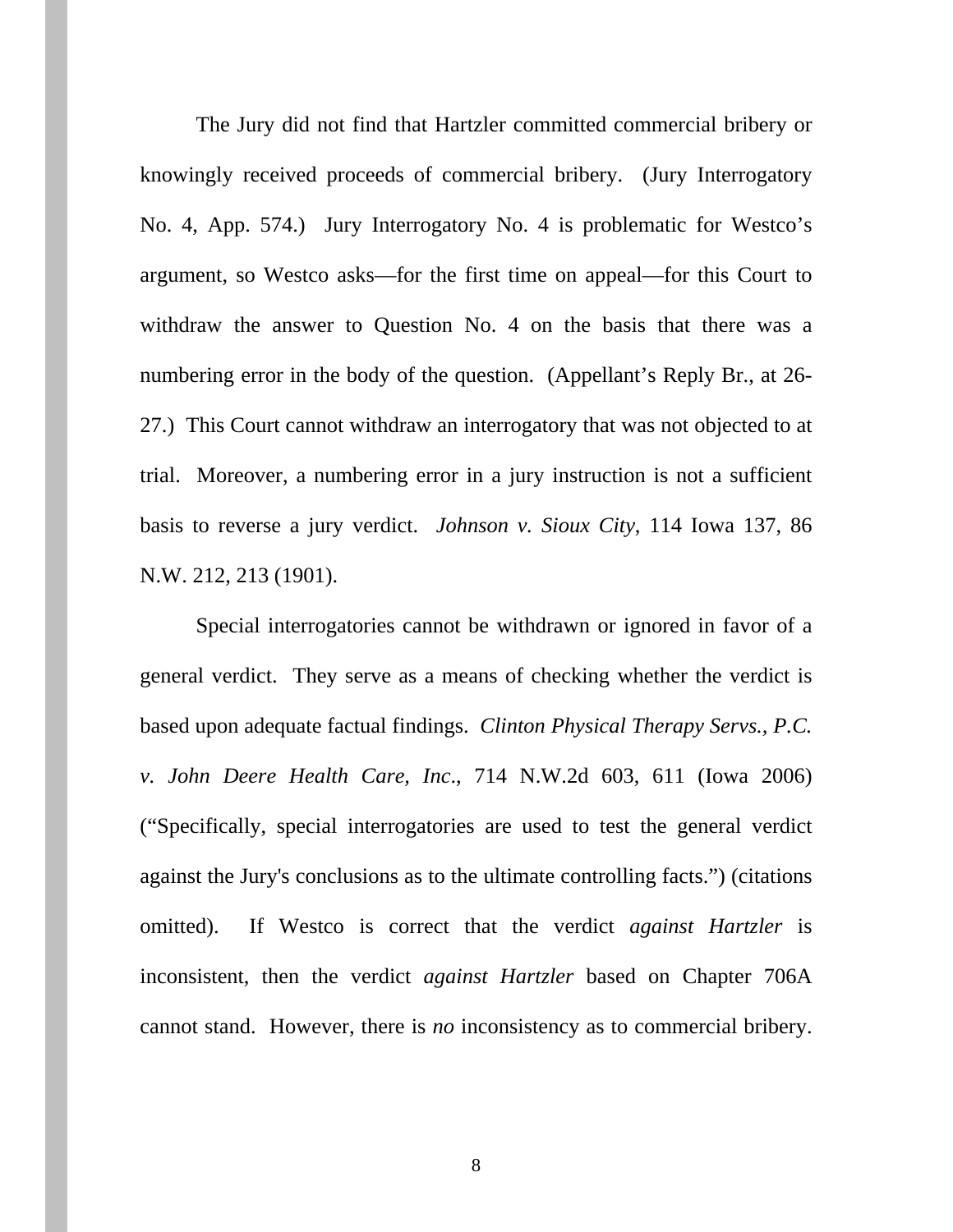The Jury did not find that any defendant committed commercial bribery or knowingly received the proceeds of commercial bribery.

## **B. The Jury Could Have Determined, Based Upon Jury Instruction No. 18, That Hartzler Committed Specified Unlawful Conduct Other Than Commercial Bribery.**

The Jury could find that Hartzler had committed a 706A violation based upon conduct other than commercial bribery. In Jury Instruction No. 18, the Jury was informed that "[f]or Jury instructions relating to Ongoing Criminal Conduct, the following definitions apply: . . . 6. 'Specified unlawful activity' means any act, including any preparatory or completed offense, committed for financial gain on a continuing basis, that is punishable as an indictable offense under the laws of Iowa." The Jury could have understood that each of these definitions was applicable to *all* subsequent instructions relating to Ongoing Criminal Conduct. In so doing, the Jury would not have been disregarding the Jury instructions, it would have been applying a definition that it was given.

Nor did it take any leap of logic for the Jury to determine that the offense for which Hartzler was incarcerated was "committed for financial gain on a continuing basis" and "punishable as an indictable offense under the laws of Iowa." Westco introduced into evidence the criminal judgment against Hartzler in which he received a 51 month prison term for wire fraud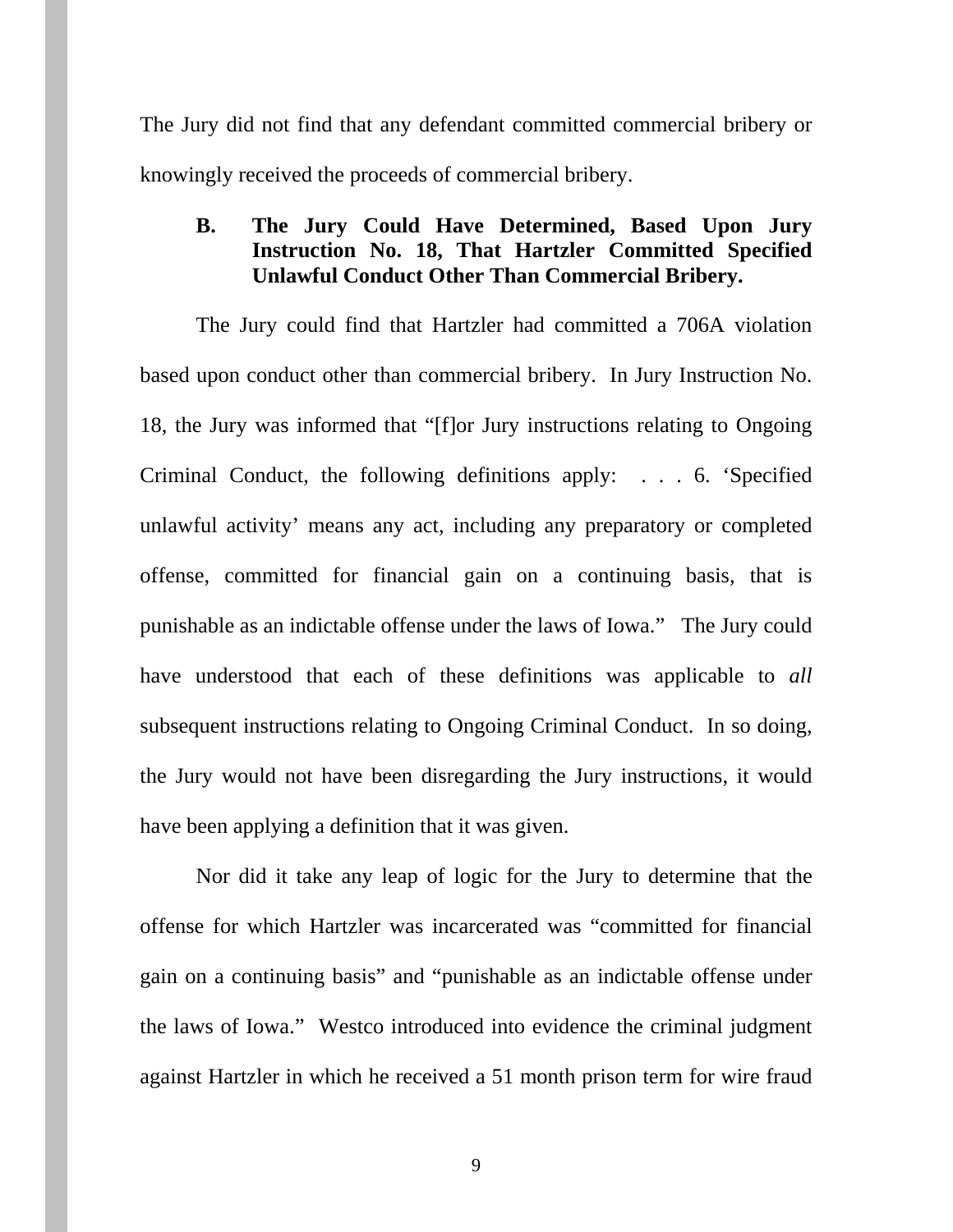and agreed to restitution in the amount of \$2.5 million. (Ex. P39, App. 2542.) The Jury did not have to speculate whether Hartzler defrauded Westco for financial gain; Westco had that evidence submitted to the Jury as part of the record.

## **C. The Jury Could Have Determined That The Wollesens Had A Lower Degree of Culpability Than Westco.**

 The Wollesens admit that their second argument regarding the alleged inconsistent verdict is stated in the alternative. It is possible that, if the Jury found that Hartzler committed commercial bribery, it nonetheless found for the Wollesens, because it found Westco more culpable under Instruction No. 29. Westco initially attempts to dismiss this instruction by arguing that Instruction No. 29 was not raised as a ground for their resistance to the motion for new trial. Westco is quite wrong in asserting that this basis was not argued to the District Court.

The Wollesens requested, and the District Court gave, Instruction No. 29. (Wollesen Proposed Jury Instructions, at 43, App. 412).) The argument was not only raised, the Jury was actually instructed that Westco could not recover if it "possessed the same or greater knowledge as to the illegality or wrongfulness of the activity giving rise to such unlawful conduct" or "was equally or more culpable than the respective party against whom the ongoing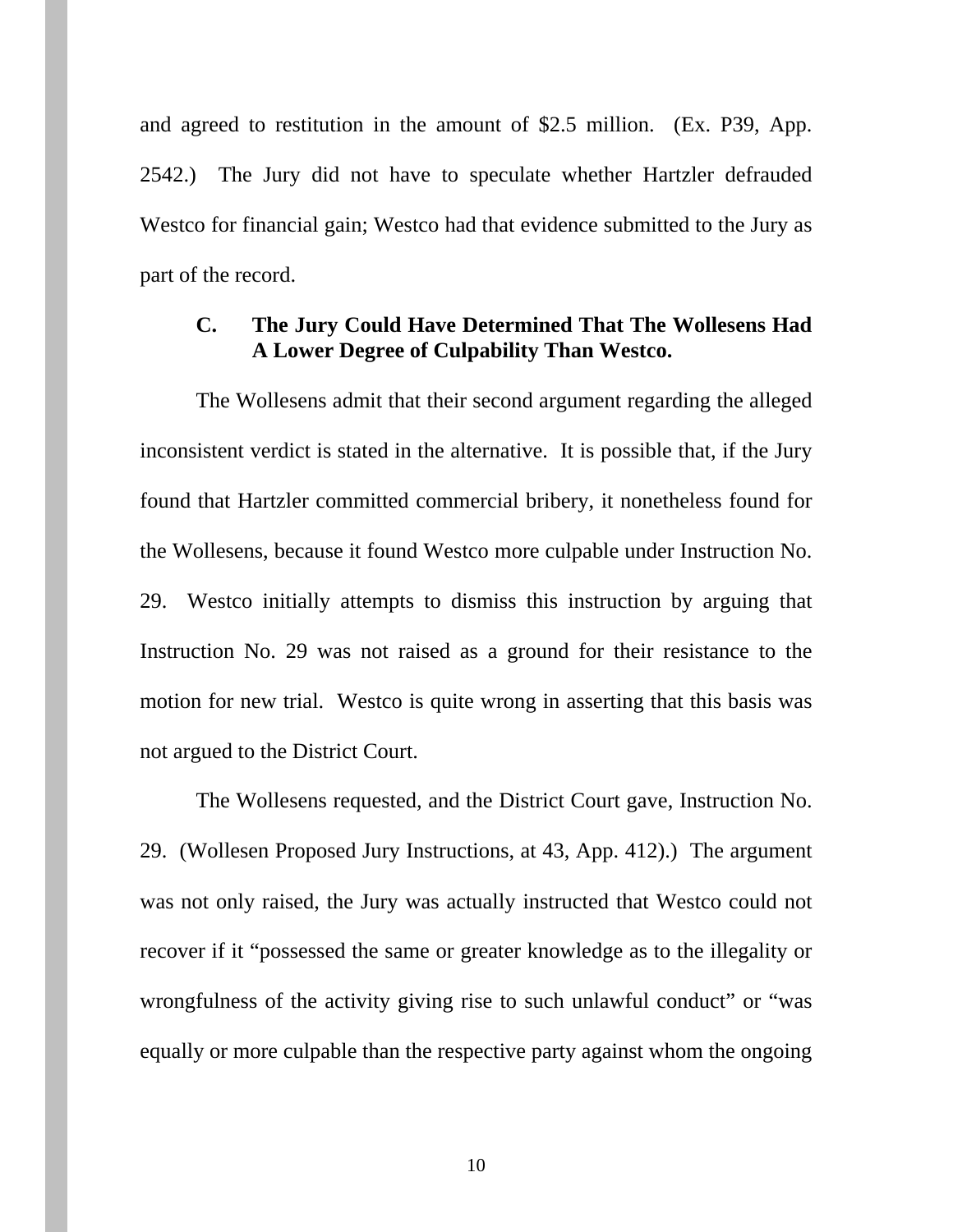criminal conduct claim is asserted." (Jury Instruction No. 29, App. 526.) The Wollesens are entitled to rely on this instruction on appeal.

Westco then asserts, without citation to any authority, that as a matter of law, the Jury could not have used Instruction No. 29 to answer "no" to Interrogatories 12, 21, 30, 44, and 55. Instruction No. 29 told the jury that: "If you find that Bill Wollesen, Kristi Wollesen, John Wollesen, the Trust, and/or Iowa Plains Farms proved the following propositions, no judgment may be entered against such parties, *and Westco cannot recover against such parties on account of its claims against such parties for ongoing criminal conduct*." (emphasis added). Jury Interrogatories 12, 21, 30, 44 and 55 are where the Jury would indicate that Westco could not recover against the Wollesens.

There was sufficient evidence for the Jury to make this determination. The Jury could have rejected Westco's protestations of ignorance as completely incredible. (Jury Instruction No. 5, App. 502) (noting that the Jury "may believe all, part or none of any witnesses' testimony"). The Jury could conclude that Westco knew that Hartzler was engaging in sales practices that were fraudulent, including free or heavily discounted products and services.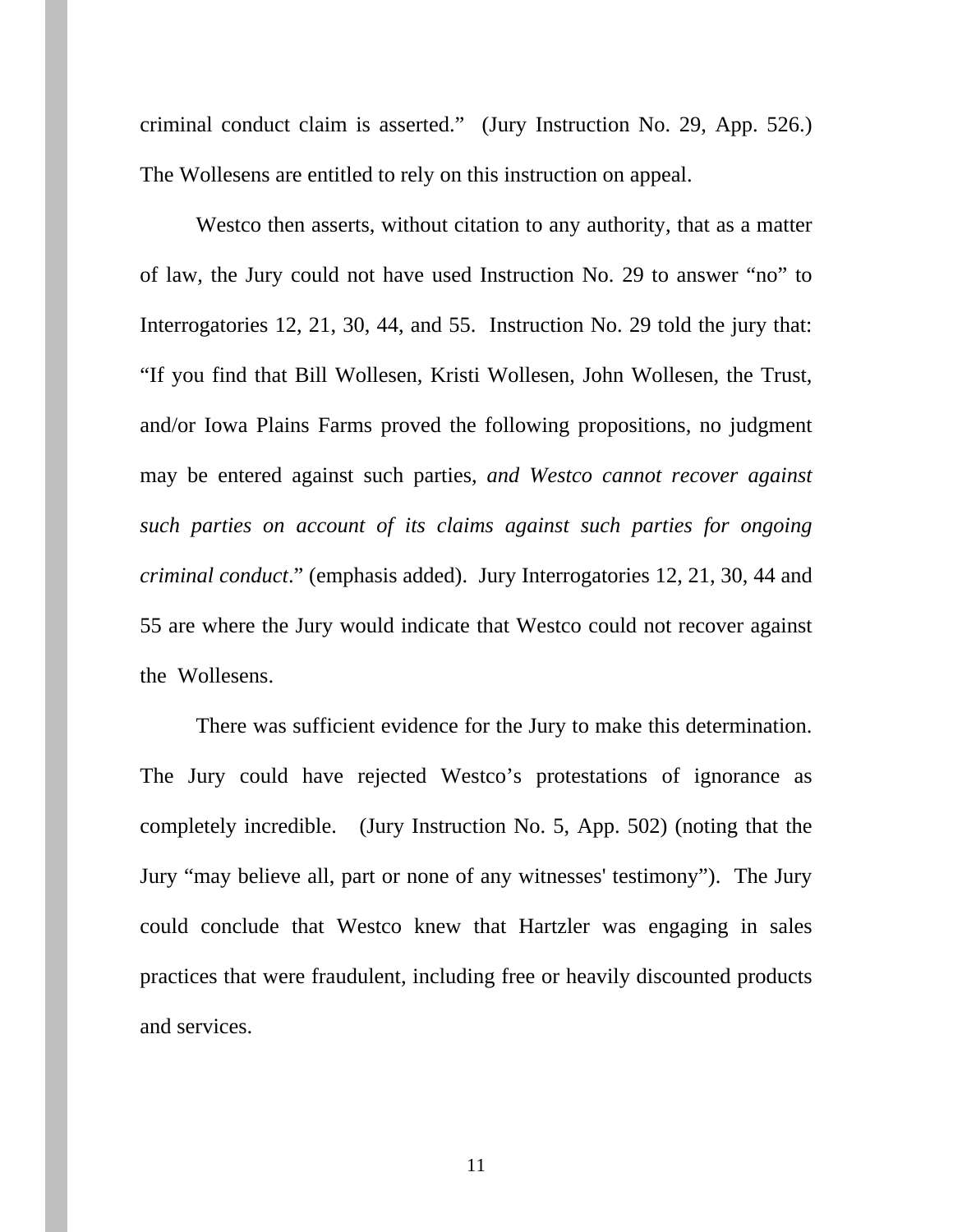In December 2007, Westco's audit committee reported to Westco's outside auditor, Mark Gardiner, that it had received complaints that Hartzler was delivering products and services from Westco, for which it did not receive payment. (Tr. at 2711:9-2712:20, App. 1059-60; Ex. W72, App. 2694.) Mr. Gardiner understood that a board member was concerned about whether Hartzler was engaging in theft. (Tr. at 2715:4-16.) Mr. Gardiner informed Westco that he suspected Hartzler was engaging in fraud. (Tr. at 2733:1-19, App. 1068.) By January 2009, Mr. Gardiner confirmed that Hartzler had engaged in several acts of fraud. (Tr. at 2725:14-2729:9, App. 1061-65; Ex. W115, App. 2700.) After uncovering this fraud, Mr. Gardiner was ordered to stop further investigation because he was making Westco's staff nervous. (*Id*. at 2731:5-22, App. 1066; 2778:20-24.)

The Jury could conclude that Westco knew Hartzler had been offering Westco customers free or deeply discounted inputs and application in exchange for personal payments. (Tr. at 78:4-79:23; *Tr*. at 2727:13-2728:1, App. 1063-64.) Hartzler also allowed customers to return products or services to Westco that had not been purchased from Westco. (Tr. at 2728:20-2730:1, App. 1064-66.)

The jury could conclude that Westco knew that Hartzler was misusing escrow to conceal deals he made. In 2009, Westco's internal auditor, Dawn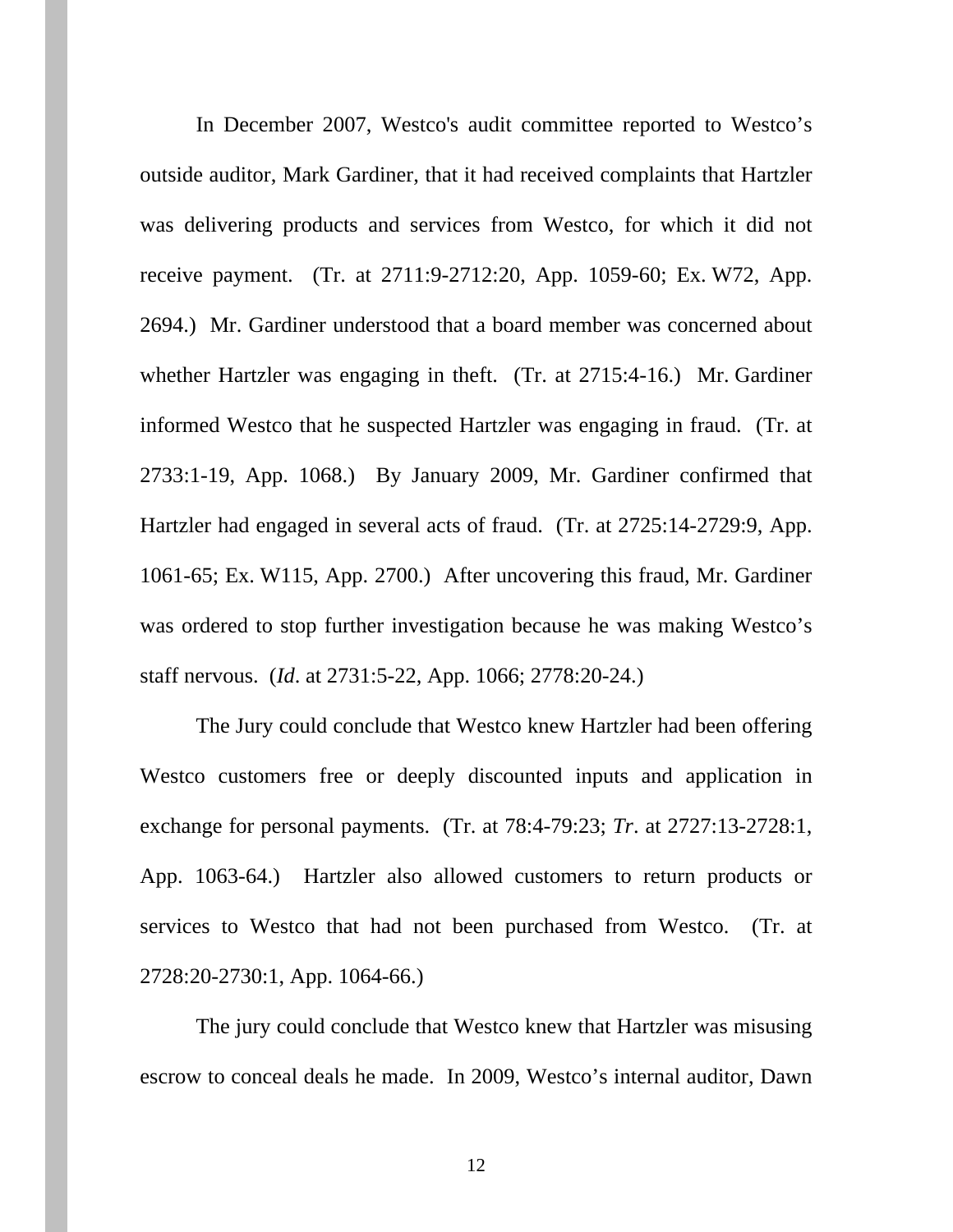Thielen, was "policing" consignment accounts, yet she allowed Hartzler to keep large balances in consignment for IPF for months. (Ex. W122, App. 2702; Ex. W124, App. 2703; Ex. W127, App. 2704; Ex. W128, App. 2705; Ex. W139, App. 2721; Ex. W143, App. 2722; Ex. W527, App. 2786.)

The Jury could conclude that Westco knew that Hartzler had a pattern of not entering prepayment contracts into Westco's records, including Hunter Farms contracts. (Ex. W115, App. 2701.) The Jury could conclude that Westco's other agronomists knew that Hartzler was engaging in improper sales, and complained because they were losing customers. (Tr. at 2712:7-11, App. 1060, 2718:9-12, 2719:7-17.)

The Jury could conclude that Westco knew that Hartzler was defrauding it. The Jury could conclude that Westco tolerated this fraudulent and unlawful behavior because he was also aggressively expanding its business.

It was not error for the District Court to give the "in pari delicto" instruction. Iowa Code §706A.3 makes a civil action for ongoing criminal conduct "subject to the in pari delicto defense." Westco complains that Instruction No. 29 did not explicitly advise the Jury of the degree of culpability of Westco. (Appellant's Reply Br., at 32.) However, that concern was addressed by Instruction No. 52, requested by Westco, which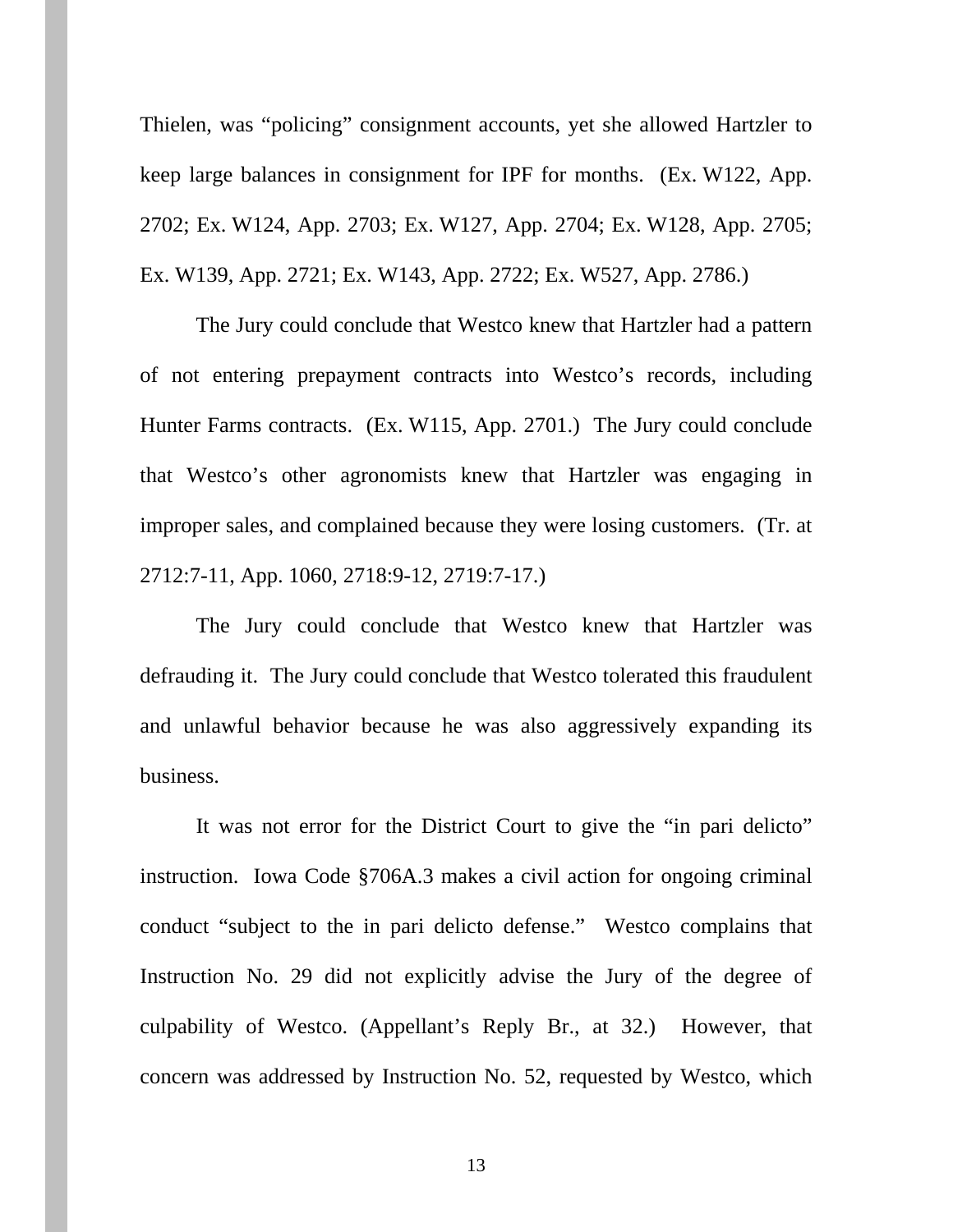clarified that a higher degree of fault than negligence was required. (Westco Proposed Instructions, App. 354.) Westco's concern was addressed by the language it requested and received in Instruction No. 52. Giving repetitive language in Instruction No. 29 would have unduly emphasized Westco's theory.

#### **D. Westco's Remedy, If The Verdict Is Inconsistent, Is Properly Limited To A Retrial Against Hartzler.**

Westco asserts that a new trial cannot be limited to Hartzler, claiming the Wollesens did not argue below that any inconsistency in the verdict was limited to the 706A claim against Hartzler. (Appellant's Reply Br., at 33). Westco is incorrect.

In the post-trial briefing, the Wollesens asserted that any inconsistency in the 706A claim would have only allowed Hartzler, on a timely motion, to have the 706A judgment against him reversed. The Wollesens further asserted that there was no inconsistency which allowed reversal as to them. (Wollesen Post-Trial Br., at 88-89).

The Wollesens argued to the District Court that any inconsistency was limited to the verdict against Hartzler, and are not precluded from asserting that on appeal. While Westco asserts that a new trial is required on all issues, because its claims against Hartzler and its claims against the Wollesens are "intertwined", the Jury Interrogatories clearly separated out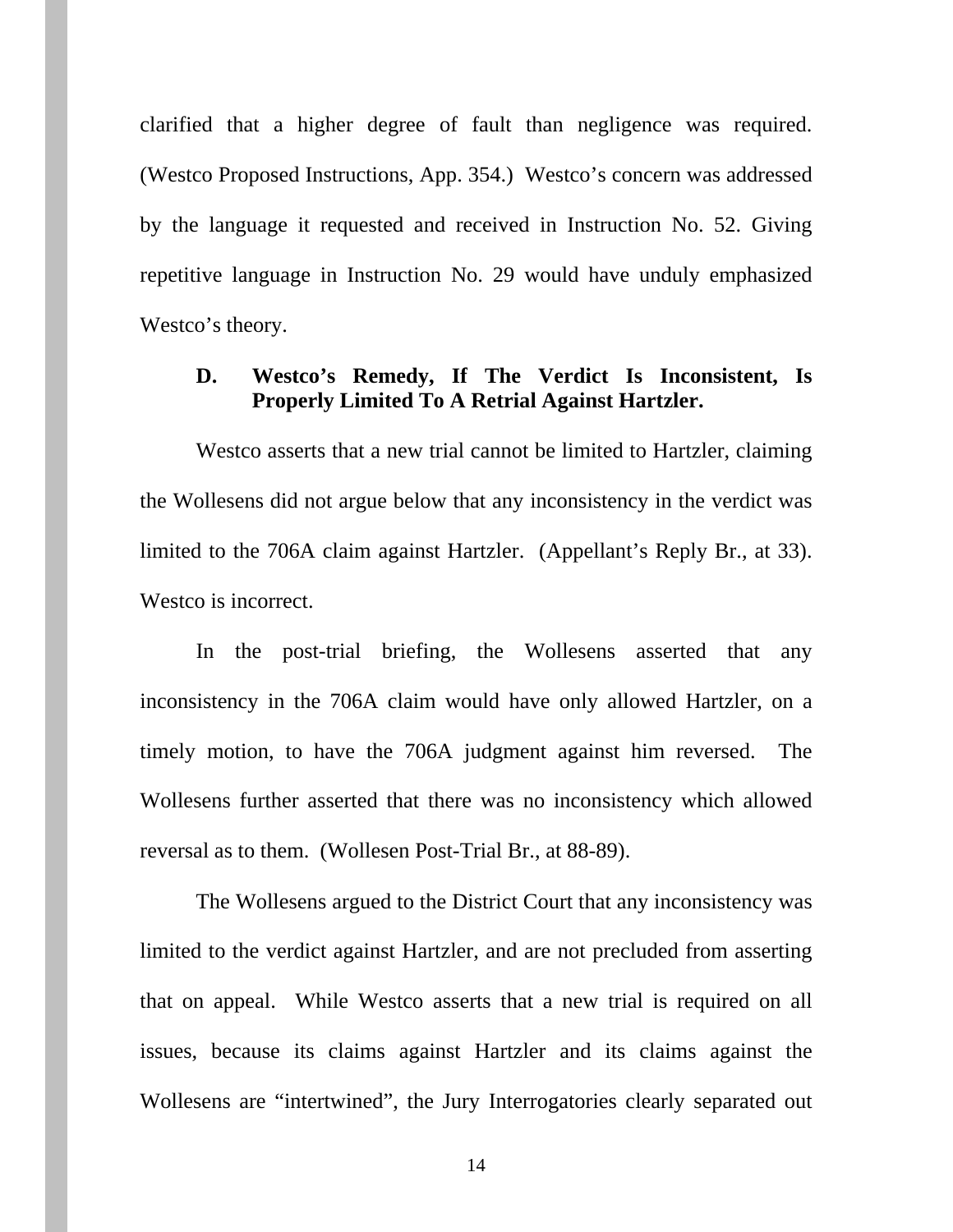these claims. (Jury Interrogatory. Nos. 12, 13, 21, 22, 30, 31, 44, 45, 55, 56, App. 576-87.) The alleged inconsistency relates solely to the 706A claim against Hartzler, and any new trial should be limited to the 706A claim against Hartzler. *Jack v. Booth*, 858 N.W.2d 711, 718 (Iowa 2015) (noting that "[i]t is possible for a new trial to be granted as to less than all the defendants involved in a case."). In *Jack*, a new trial was ordered only as to one defendant because the instructions and verdict forms assessed each defendant's fault independently. *Id*. at 720. Because the Jury separately assessed the claims and liability of each other defendant a retrial against the Wollesens is not warranted.

## **IV. West Central's Motion For Judgment Notwithstanding The Verdict Is Not Well-Founded.**

Judgment notwithstanding the verdict cannot be granted unless the evidence, viewed in the light most favorable to the Wollesens, could not possibly have allowed the Jury to conclude as it did. *Hagenow v. Schmidt*, 842 N.W.2d 661, 664 (Iowa 2014). The Jury heard all of the testimony, received all of the exhibits, and rendered a verdict adverse to West Central. Its verdict was amply supported.

West Central argues that Iowa Plains Farms could not rely on Hartzler's representations and reconciliations of the account, because they were inconsistent with the account statements which it allegedly sent. While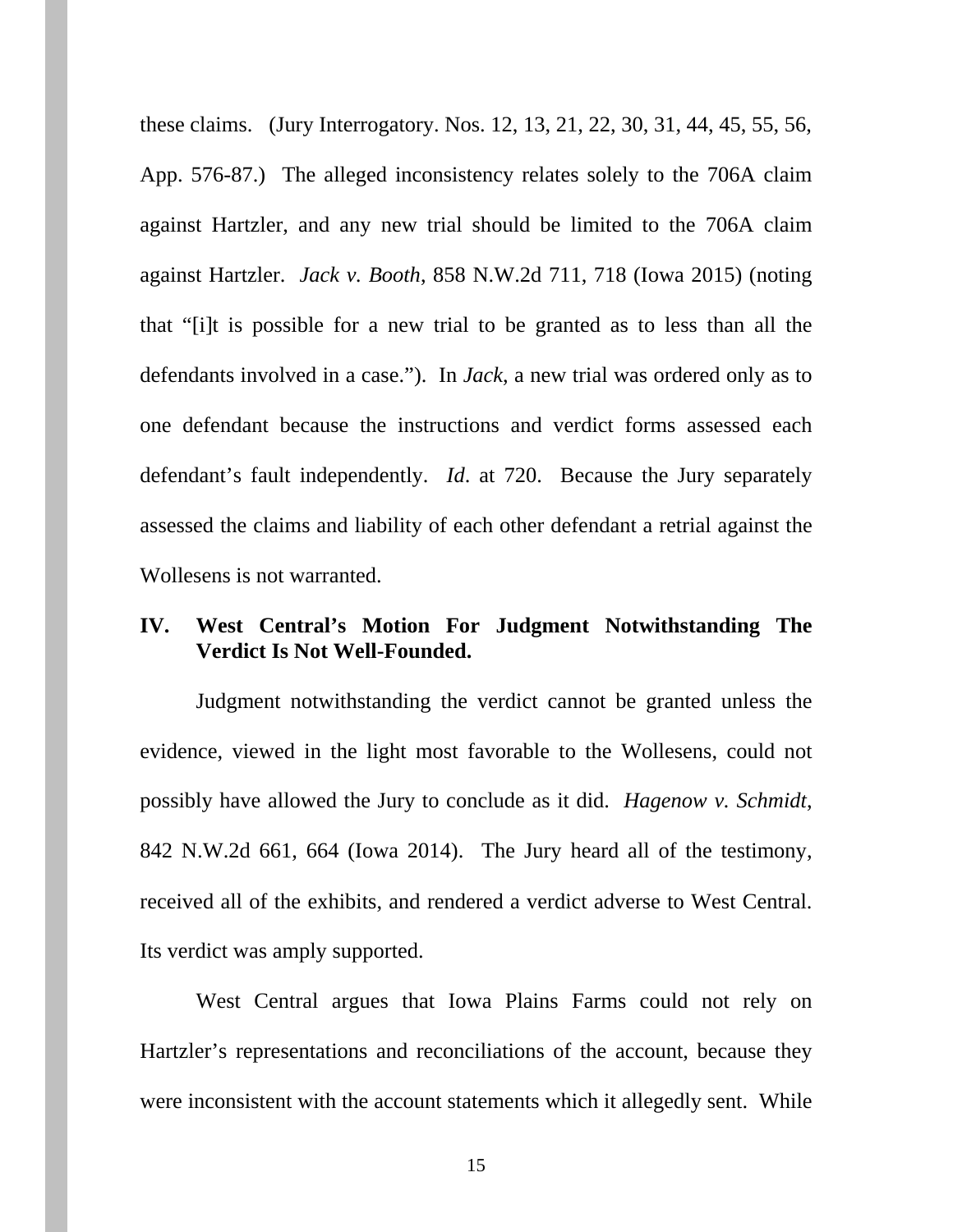West Central mentions the "account stated" doctrine, that legal doctrine is not applicable where neither party accepted the accuracy of the account statements. West Central rejected its own invoices in favor of higher theoretical prices that its damages expert testified to. Iowa Plains Farms denied receipt of invoices, and disputed the prices identified on the invoices, which were inconsistent with the prices that Hartzler gave to Iowa Plains Farms.

When neither party accepts the accuracy of invoices, there is no mutual assent or agreement which can serve as a basis for an account stated. *Capital One Bank (USA), N.A. v. Denboer*, 791 N.W.2d 264, 273 (Iowa Ct. App. 2010). Moreover, the account stated doctrine is not conclusive, creating at most "a prima facie case, which the customer may overcome by proving error in the account." *Id*. at 274. The Wollesens were free to dispute receipt of the invoices and the accuracy of the prices shown thereon, as they did at trial. The Jury was free to conclude that the allegedly delivered invoices did not make Iowa Plains Farms' reliance on Hartzler unreasonable.

West Central's rendition of the facts ignores the testimony of Hartzler regarding the extent to which he intervened to prevent delivery of account statements. In many instances, Hartzler prevented monthly statements from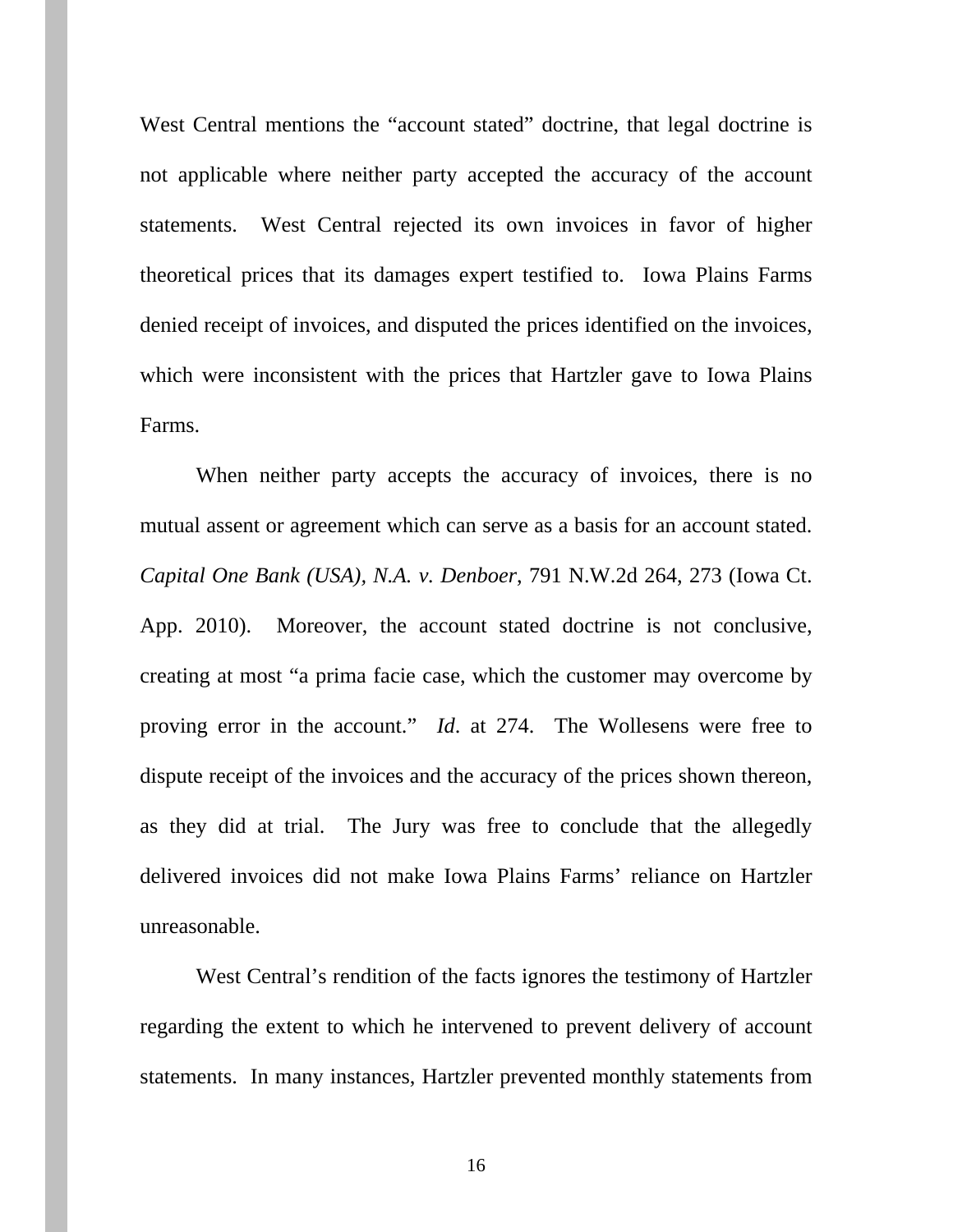being generated by placing items that were delivered to Iowa Plains Farms in consignment. (Hartzler 6/30/2014 Tr. at 278:11-14; *id*. at 279:10-12, App. 756-7.) By doing so, Hartzler was able to prevent a statement from being generated. (*Id*. at 279:13-17, App. 757.)

In those instances where he could not prevent statements from being generated, Hartzler admits that he told accounting not to send a statement, or to pull it out because it was inaccurate. (Hartzler 6/30/2014 Tr. at 36:14-16, App. 677; *Id*. at 284:10-16.) Hartzler, admitted to preventing some statements from being sent. (*Id*. at 264:7-9.) West Central admitted that "at least one statement with a balance due was pulled out of the normal statement process. That statement was given to Hartzler and its whereabouts are unknown." (Ex. W524, App. 2783.)

West Central did not present testimony or evidence that any *specific* monthly statement was mailed. Instead, its representative, Hollie Rudy, testified generally about the monthly process through which statements are supposed to be mailed. Ms. Rudy was forced to admit that there was at least one instance where her mailing process did not lead to an Iowa Plains Farms statement being mailed. (Tr. 672:23- 673:1).

Ms. Rudy testified that each month, West Central's monthly statements were printed and organized alphabetically in her open cubicle,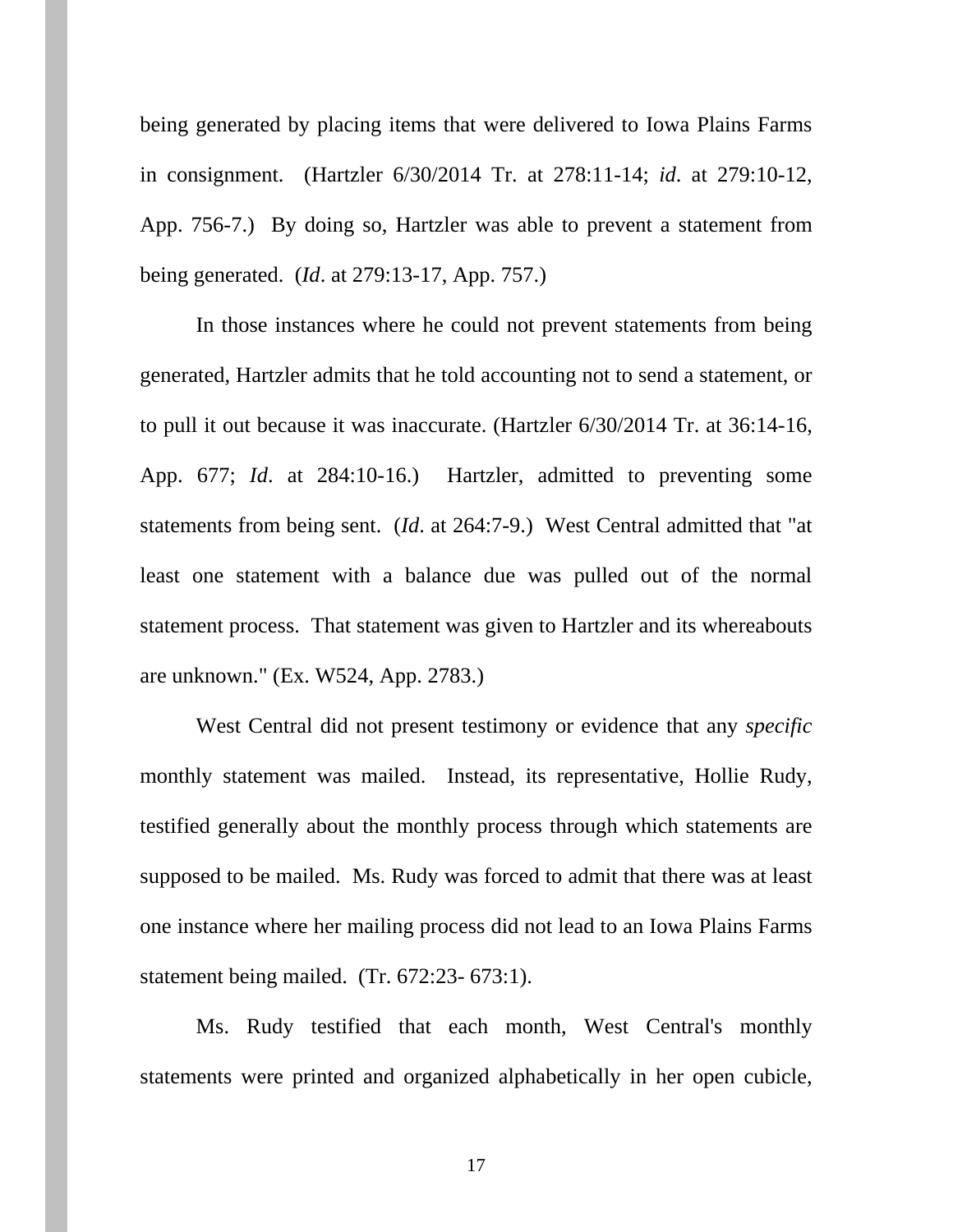where they sat for three hours, at times unattended. (*Id*. at 674:12 – 675:19, App. 879-80). Hartzler knew where Ms. Rudy's open cubicle was located, and he knew the process through which statements were generated and mailed. (*Id*. at 675:24-676:6, App. 880.) Therefore, it was far from "impossible" for Hartzler to have pulled Iowa Plains Farms' statements from the process. Because Hartzler was engaging in clandestine acts to prevent statements, and West Central does not maintain paper or electronic records of statements that were actually sent, West Central cannot now identify the extent of Hartzler's efforts to prevent statements from being mailed.

The Wollesens presented testimony and written evidence that the only monthly statements that they actually received were the four statements maintained by the Wollesens in their West Central and introduced into evidence at trial. *See* (P00022a); (P00023, App. 1637).

In those few instances where the Wollesens received, reviewed and understood monthly statements that were inconsistent with their understanding of the balance between them and West Central, Bill Wollesen would call Hartzler and was told, "yeah, don't worry about it. We'll take care of it." (Hartzler 6/30/2014 Tr. at 286:4-18). Hartzler admitted that he lied persuasively to conceal his actions. (Hartzler 6/30/2014 Tr. at 287:1-10, App. 758).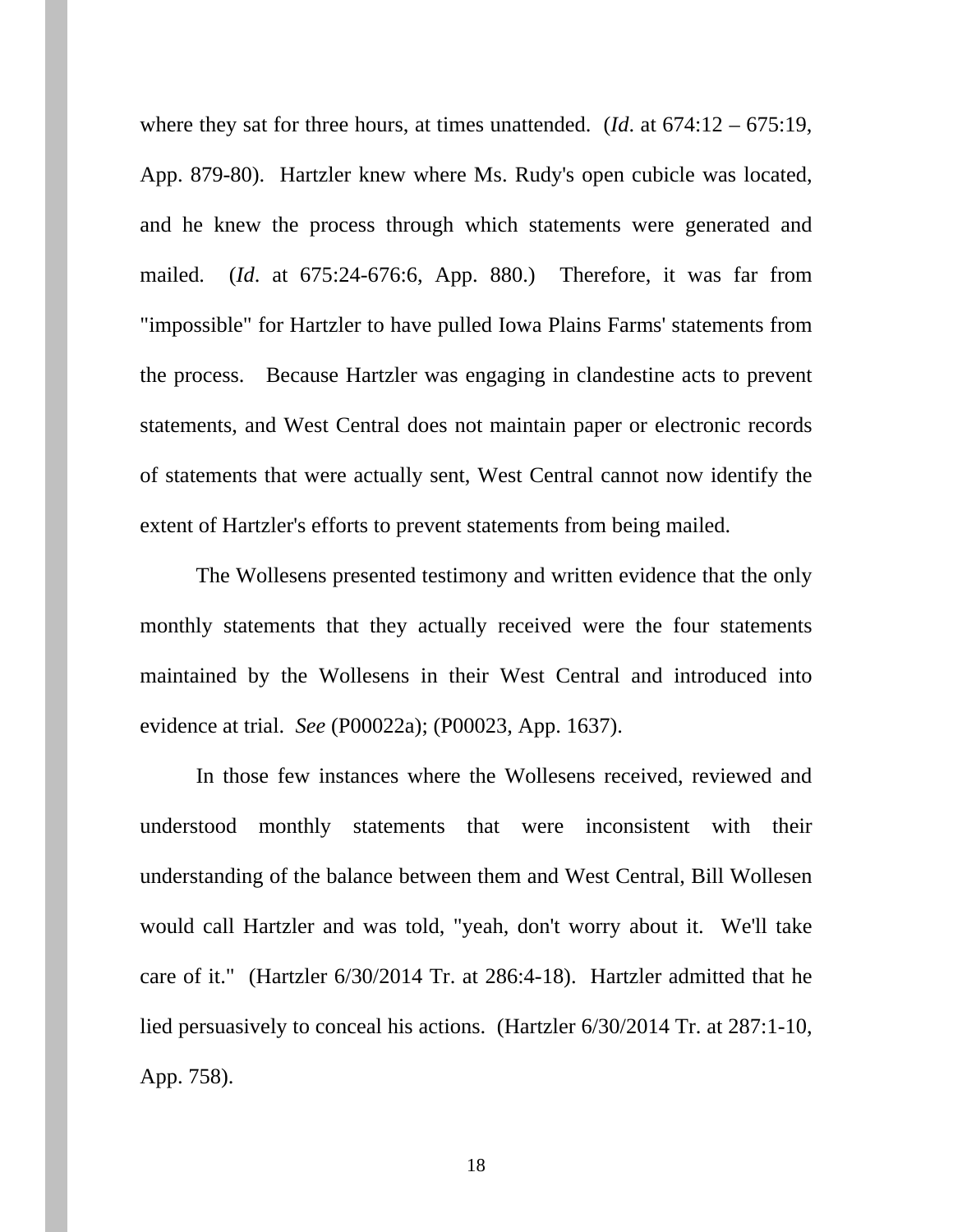Hartzler's testimony of how he intervened to prevent statements from going out created a fact issue for the Jury as to whether West Central actually sent the disputed invoices. The Jury could conclude that the Wollesens did not receive the disputed invoices. This Court is not required to apply either the mailbox rule or the account stated doctrine as a matter of law.

#### **A. The Jury's Breach of Contract Verdict Is Correct.**

In asserting that the December 2010 contracts were not binding, West Central attacks the authority of Hartzler to enter into those contracts. However, there is ample support for a finding of actual or apparent authority on the part of Hartzler to contract with Iowa Plains Farms in December 2010. West Central incorrectly tries to fashion a new rule for apparent agency when the agent is acting in a manner that is disloyal to its principal.

West Central attempts to distinguish the case of *Turner v. Zip Motors*, 65 N.W.2d 427 (Iowa 1954), arguing that *Turner* did not involve disloyalty of an agent to its principal. However, the facts of *Turner* clearly involve disloyalty of an agent to its principal. In *Turner*, the principal was found liable for the acts of its salesman under the doctrine of apparent authority. The salesman in *Turner* claimed to be acting for the defendant, and in the course of his employment stole a vehicle and converted the proceeds for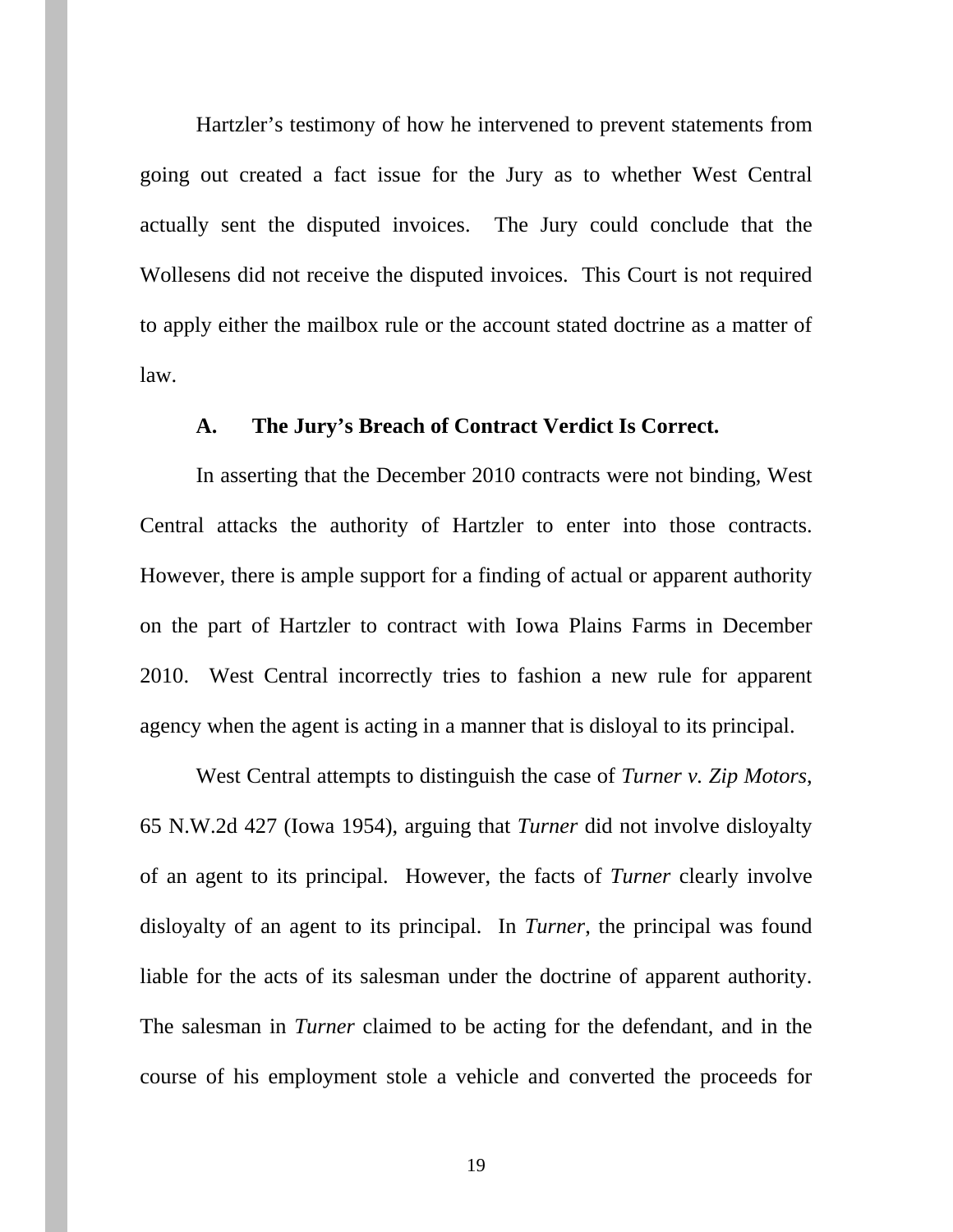himself. *Id*. at 429. Thus, West Central's position is simply incorrect. At a minimum, the employee was disloyal by usurping an opportunity of his employer. *Turner* involved disloyalty of an agent to his principal.

*Turner* is consistent with Iowa law that apparent authority binds the

principal, whether the act in question is a tort or a contract:

The liability of the principal for the acts and contracts of his agent is not limited to such acts and contracts of the agent as are expressly authorized, necessarily implied from express authority, or otherwise actually conferred by implication from the acts and conduct of the principal. All such acts and contracts of the agent as are within the apparent scope of the authority conferred on him, are also binding upon the principal. Apparent authority, or ostensible authority to do such acts or to make such contracts, is that which, although not actually granted, has been knowingly permitted by the principal or which he holds the agent out as possessing.

*Mayrath Co. v. Helgeson*, 258 Iowa 543, 548, 139 N.W.2d 303, 306 (1966); *State v. Sellers*, 258 N.W.2d 292, 298 (Iowa 1977); *Grismore v. Consol. Products Co*., 232 Iowa 328, 335, 5 N.W.2d 646, 651 (1942) ("It is also fundamental law that whatever an agent says or does, within the scope of his actual or apparent authority, is the act of and binds his principal. And this is true even though the agent's act be tortious.") (citations omitted).

Hartzler was the most senior salesperson for Westco. It was his job, among other things, to sell agronomy inputs to his assigned customers. Prepayment contracts were a regular feature of how he performed his job.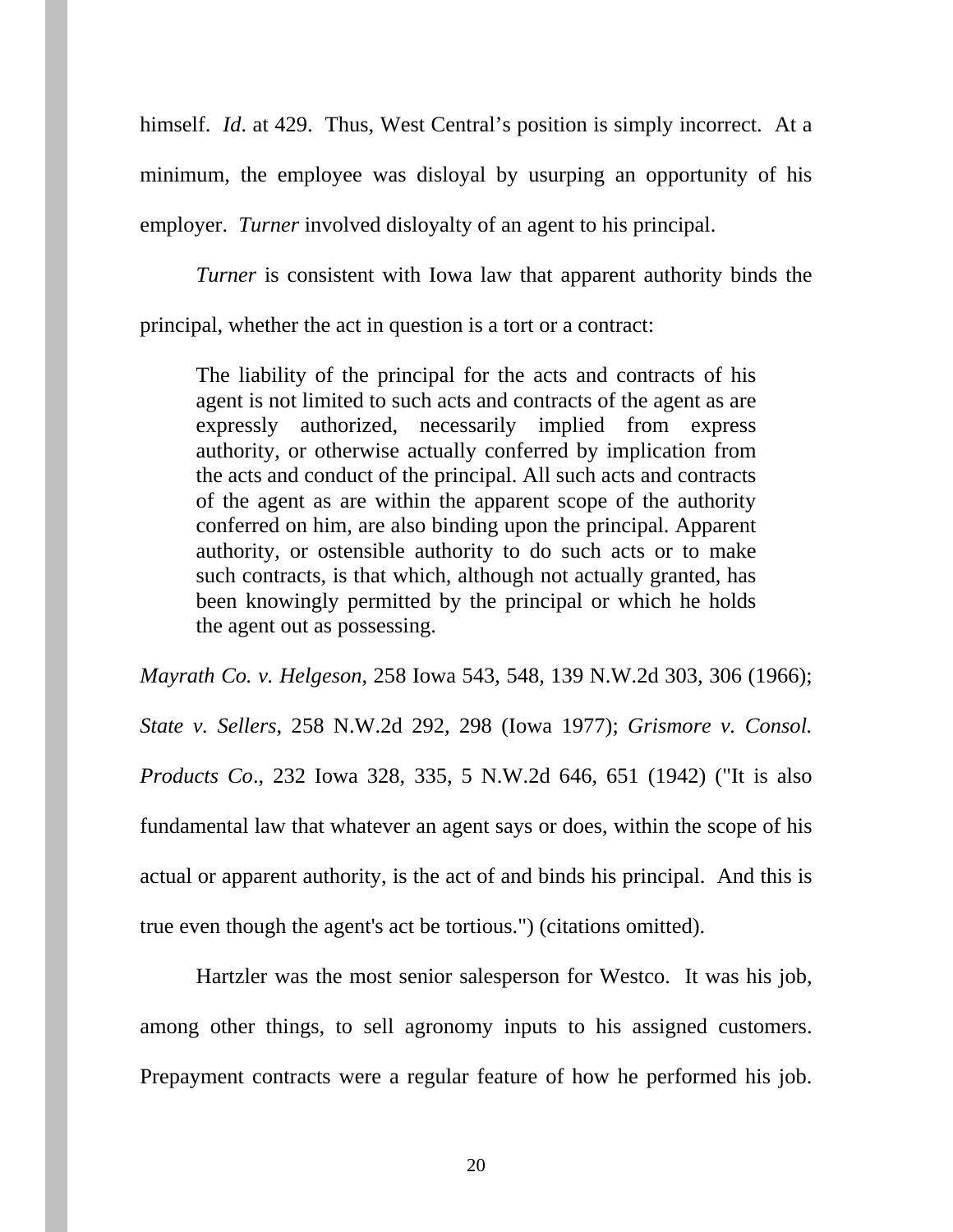The 2010 contracts provide a textbook case of Westco being bound due to Hartzler's apparent authority, even though Hartzler had earlier perpetrated a fraud on his principal. *State v. Sellers*, 258 N.W.2d 292, 298 (Iowa 1977) ("A fraud committed on the principal does not relieve it for acts done under the agent's apparent authority, especially when the commission of the fraud was the result of defendant's negligence in supervising its agents."). While Westco argued dual agency and bribery as bases for invalidating the December 2010 contracts, the Jury rejected those theories and found the 2010 contracts binding. (Jury Interrogatory No. 40, App. 583) ("Were the agreements between Hartzler and Iowa Plains Farms the result of Hartzler acting as a dual agent for both Westco and Bill and/or Kristi Wollesen? . . . No X").

#### **B. The Jury's Finding Of Fraud Is Correct.**

Westco assumes in its reply brief that Hartzler was a dual agent. (Appellant's Reply Br., at 39-40.) However, the Jury rejected the dual agency theory of Westco. (Jury Interrogatory No. 40, App. 583.) Westco misrepresents that Hartzler was a dual agent, because it assumes Hartzler was bribed by one or more of the Wollesen parties. The Jury rejected this bribery theory as well. (Jury Interrogatories No. 12, 13, 21, 22, 30, 31, 44, 45, 55 and 56, App. 573-86.)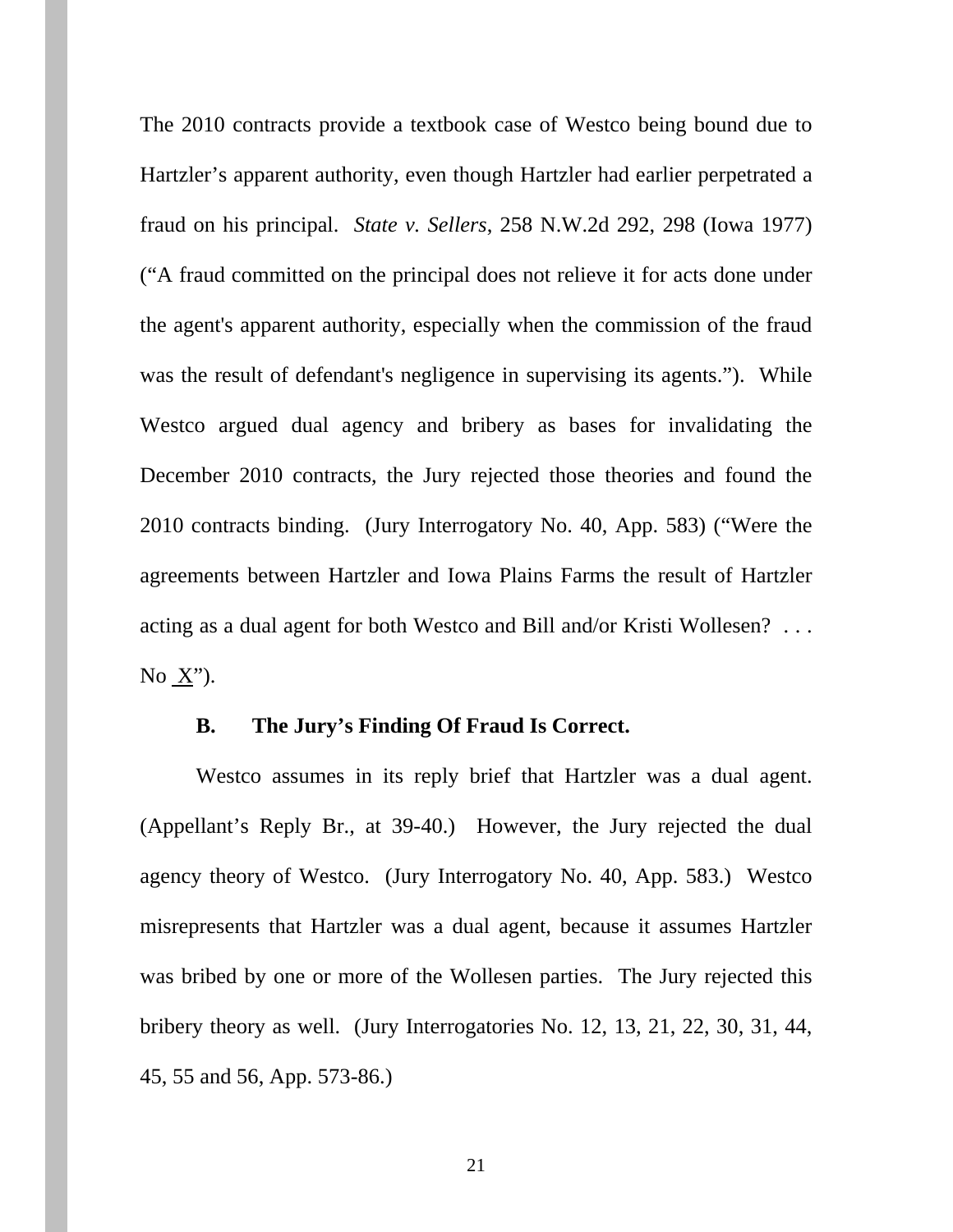The Jury could reject Westco's bribery theory. Hartzler admitted that the Wollesens did not know what he was doing with their account. (Hartzler 3/29/2013 Tr. at 370, App. 650) ("Basically, I guess the way I can always sum it up is, he didn't know what I was doing…"). Hartzler admitted that it would have "hardly ma[d]e sense for Bill Wollesen to agree to a scheme in which he end[ed] up deeper and deeper in the hole every year…" (Hartzler 6/30/2014 Tr. at 197:13-17). The alleged bribery scheme did not make sense, and the prices obtained were plausibly explained as the result of hard price negotiation by Bill Wollesen. The Wollesens believed, based on prior dealings with Tom Brincks and others, that Hartzler was simply another salesman who also had inputs to sell on his own account.

Having rejected the bribery theory, the Jury could also find that Hartzler's fraudulent misrepresentations were binding on Westco. On December 21, 2010, Hartzler met with the Wollesens and solicited more than \$2.1 million in prepayments. Hartzler—a management level agent of West Central—testified that he did not intend to apply the Dec. 21, 2010 payments to Iowa Plains Farms' account as prepayments, contrary to (i) their written agreements and payments; (ii) Hartzler's representations to the Wollesens; and (iii) what Hartzler understood them to believe. (Hartzler 6/30/14 Tr. at 295:11-19, App. 761); (Ex. W216, App. 2731); (Ex. W217,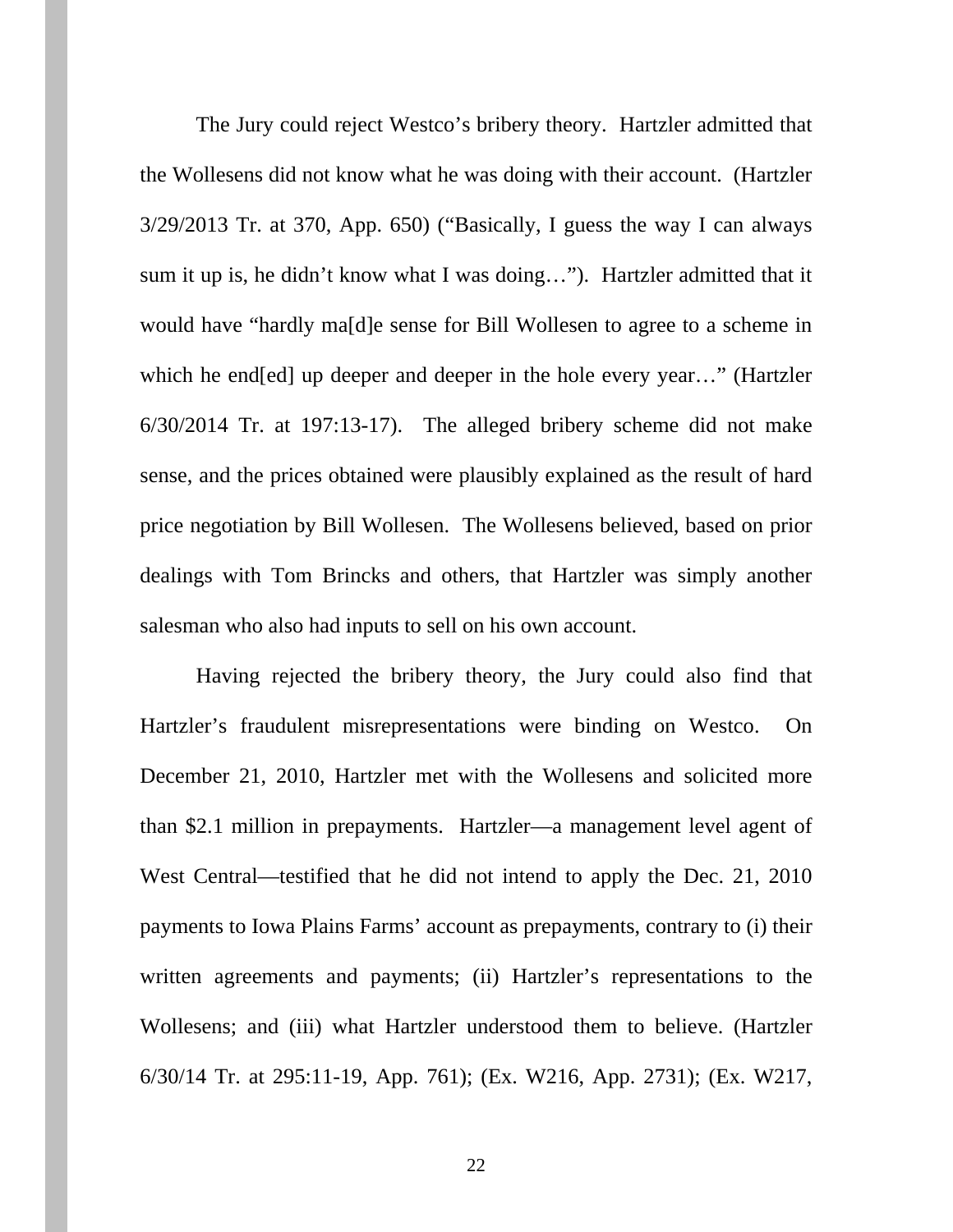App. 2737). Rather, Hartzler intended to fill the deficit that he had created through his years of fraudulent misrepresentations to the Wollesens. Once Hartzler had applied the fraudulently-induced balance to fill the cumulative deficit that he had created, Iowa Plains Farms' account had only a \$2,232.50 prepayment balance. (Ex. P21, App. 1603). There is no question that Hartzler intended for Westco to defraud Iowa Plains by treating the December 2010 payments as payments for the prior debts that he created on the books, rather than as prepayments for 2011 inputs. He represented to the Wollesens that the payments would be applied as prepayments, never intending that they would.

As with the contract claim, the basic assertion of Westco is that the knowledge and actions of Hartzler cannot be imputed to it due to his fraud upon Westco. This contention is addressed and rejected in Iowa. *State v. Sellers*, 258 N.W.2d 292, 298 (Iowa 1977) ("A fraud committed on the principal does not relieve it for acts done under the agent's apparent authority, especially when the commission of the fraud was the result of defendant's negligence in supervising its agents."). Any fraud of Hartzler against Westco does not relieve Westco of liability for acts within the apparent authority of Hartzler.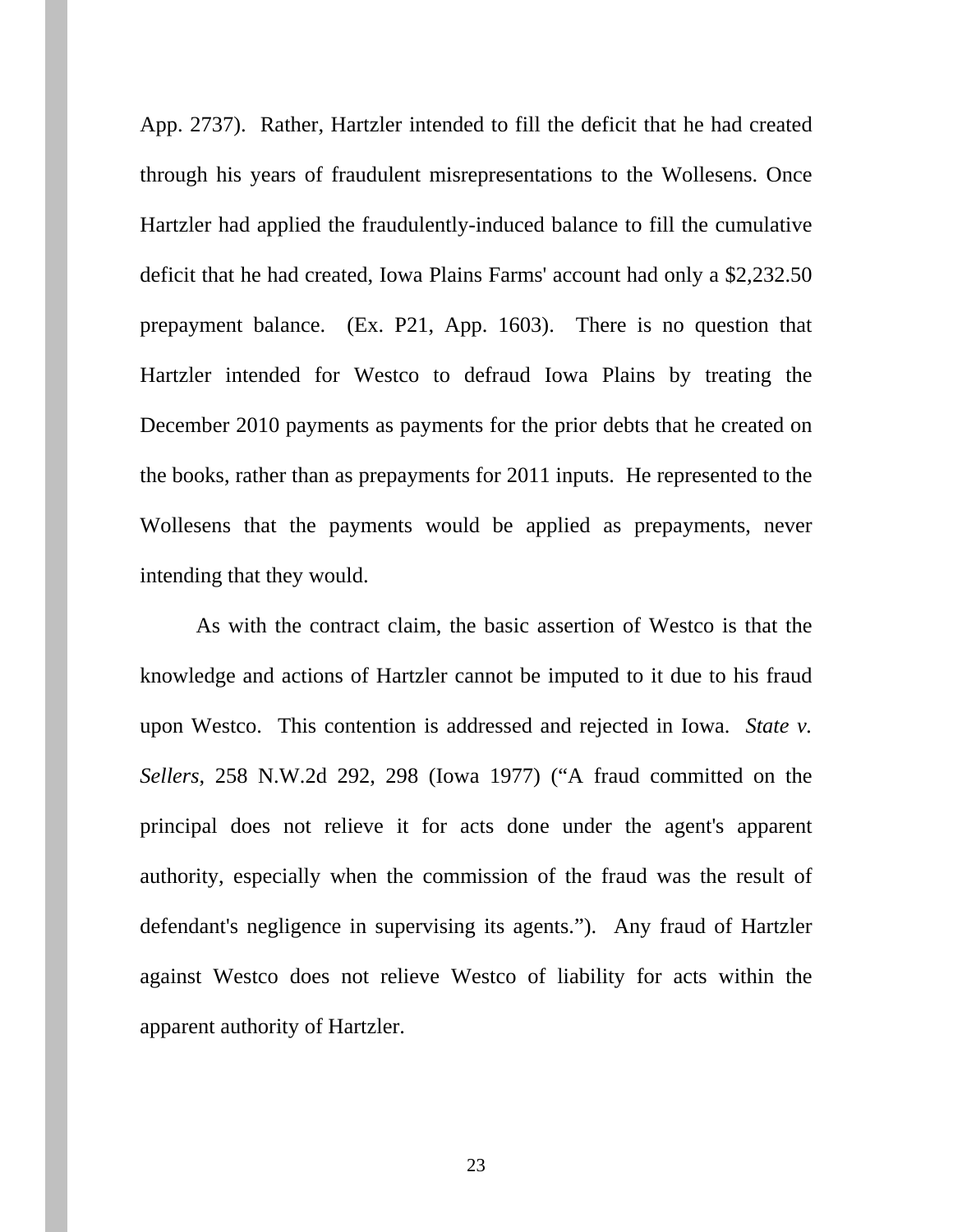The Jury was fully instructed in the law of agency. (Jury Instructions 47-51, App. 544-48.) It considered the evidence, and did not accept Westco's theory. The Jury could conclude that the 2010 contracts, and the solicitation of \$2.16 million in prepaid funds, was in the interest of Westco, and could impute Hartzler's representations and knowledge in those negotiations to Westco.

But even if Hartzler was acting adversely to Westco in negotiating the 2010 contracts, the apparent agency of Hartzler would have served as a basis for imputing his knowledge to Westco. Restatement (Second) of Agency § 282(2)(b) ("The principal is affected by the knowledge of an agent although acting adversely to the principal: . . . (b) if the agent enters into negotiations within the scope of his powers and the person with whom he deals reasonably believes him to be authorized to conduct the transaction"). The District Court did not err in denying the motion for judgment notwithstanding the verdict.

#### **V. Iowa Plains Farms Is Entitled To A New Trial On Its 706A Claim.**

Westco does not try to argue that Jury Instruction No. 46 actually represented Iowa Plains Farms' theory of recovery, or that Iowa Plains Farms was required to prove commercial bribery in order to recover on its 706A claim. Nor does Westco attempt to argue that Jury Instruction No. 46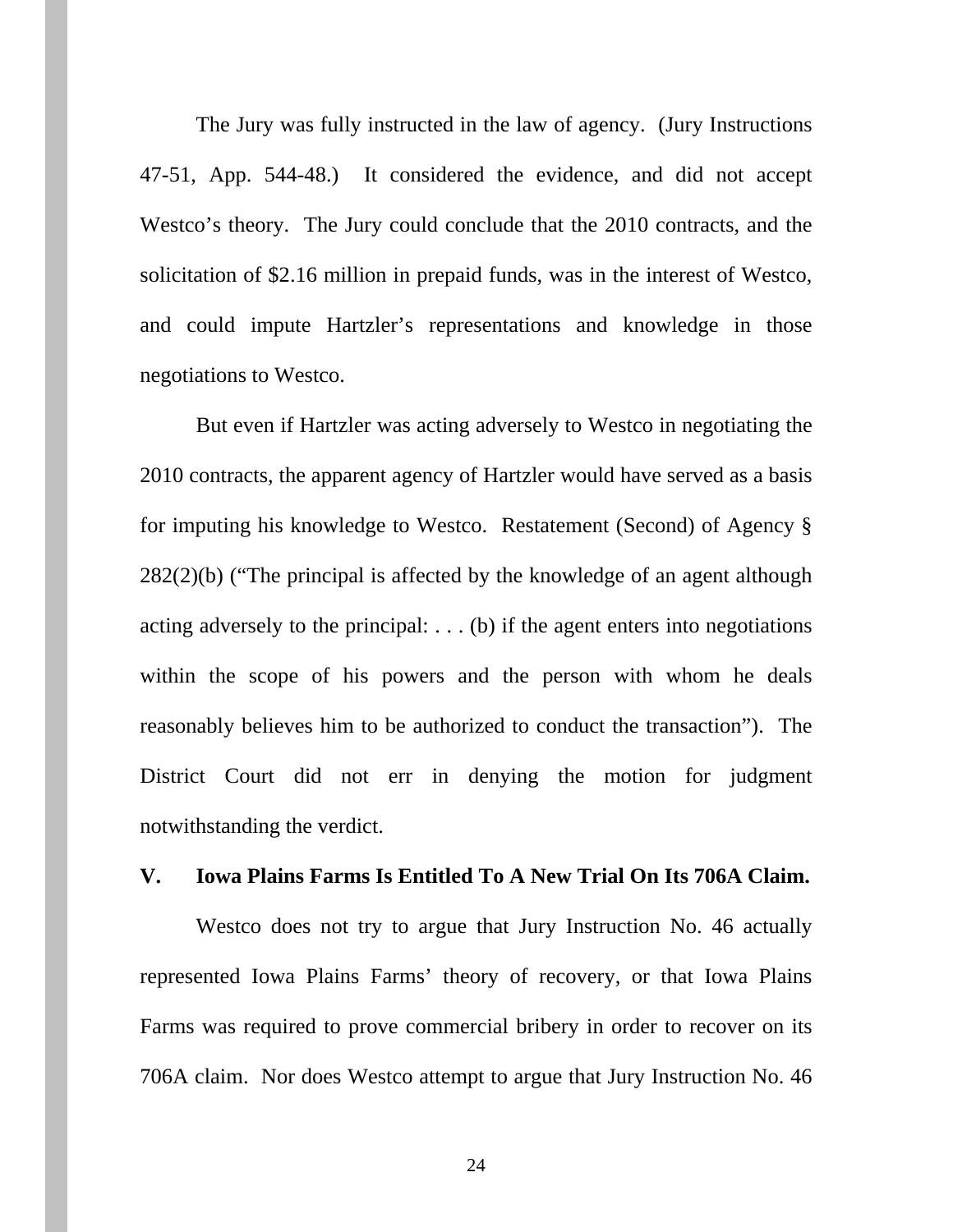is consistent with Interrogatory No. 65, which identified "[k]nowingly received proceeds of theft on a continuing basis" as the ongoing unlawful conduct allegation against Westco. The District Court was well aware of Iowa Plains Farms' theory, stating it correctly in Interrogatory No. 65, yet inexplicably got it wrong in Jury Instruction No. 46.

Westco also does not assert that the Jury instruction requested by Iowa Plains Farms was inaccurate, just that it was too general. However, the Jury instruction requested by Iowa Plains Farms was entirely consistent with the statutory definition of "specified unlawful activity." *State v. Olsen*, 618 N.W.2d 346, 349-50 (Iowa 2000) (noting that "Unlike the model code, the definition does not include any further limitation to racketeering offenses or offenses that represent the key components of ongoing criminal networks. Instead, the phrase 'specified unlawful activity' applies to any indictable offense, limited only to those offenses 'committed for financial gain on a continuing basis.'").

The instruction proposed by Iowa Plains Farms was consistent with this broad statutory definition. The Wollesens sought a Jury instruction in which "specified unlawful activity" was defined using the exact statutory language. (Wollesen Proposed Jury Instructions, at 42, App. 411.)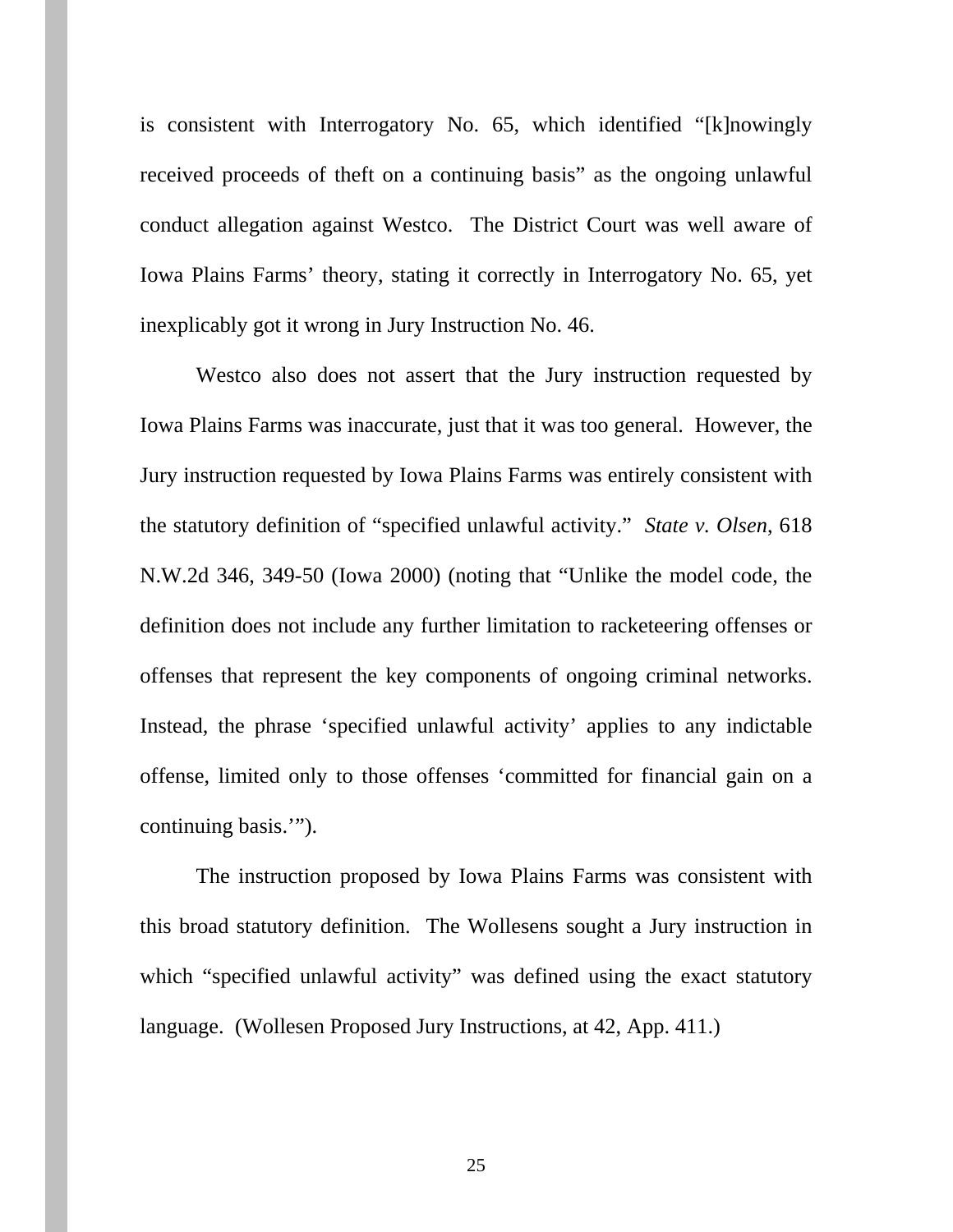The requested instruction was legally correct. Iowa Plains Farms was not required to be more specific than the statute or model instructions in drafting its 706A instruction. The District Court did not have to craft a more specific Jury instruction than Iowa Plains Farms requested, and could have presented the instruction that Iowa Plains Farms had supplied. *See, e.g.*, *State v. Templeton*, 258 N.W.2d 380, 382 (Iowa 1977) (discussing the related situation where an instruction "is correct as proposed but not as explicit as a party desires"). Rather than giving the correct instruction that Iowa Plains Farms desired, the District Court crafted its own, incorrect instruction. The District Court erred in doing so, and Iowa Plains Farms should have a new trial on its 706A claim.

Westco then asserts that any error was harmless because Iowa Plains Farms could not prove the "continuing basis" element of the statutory definition. Iowa criminal cases have noted that the continuing basis element can be a short period of time. *See, e.g., State v. Russell*, 781 N.W.2d 303, 2010 WL 786206 (Iowa Ct. App. Mar. 10, 2010) (noting that acts which occurred within a period of days were sufficient to form a continuing basis where there was a threat of future violations). Here, there were predicate acts of theft which occurred years apart from each other, the February 2007 theft and misapplication of the \$46,500 check written by the Wollesens, and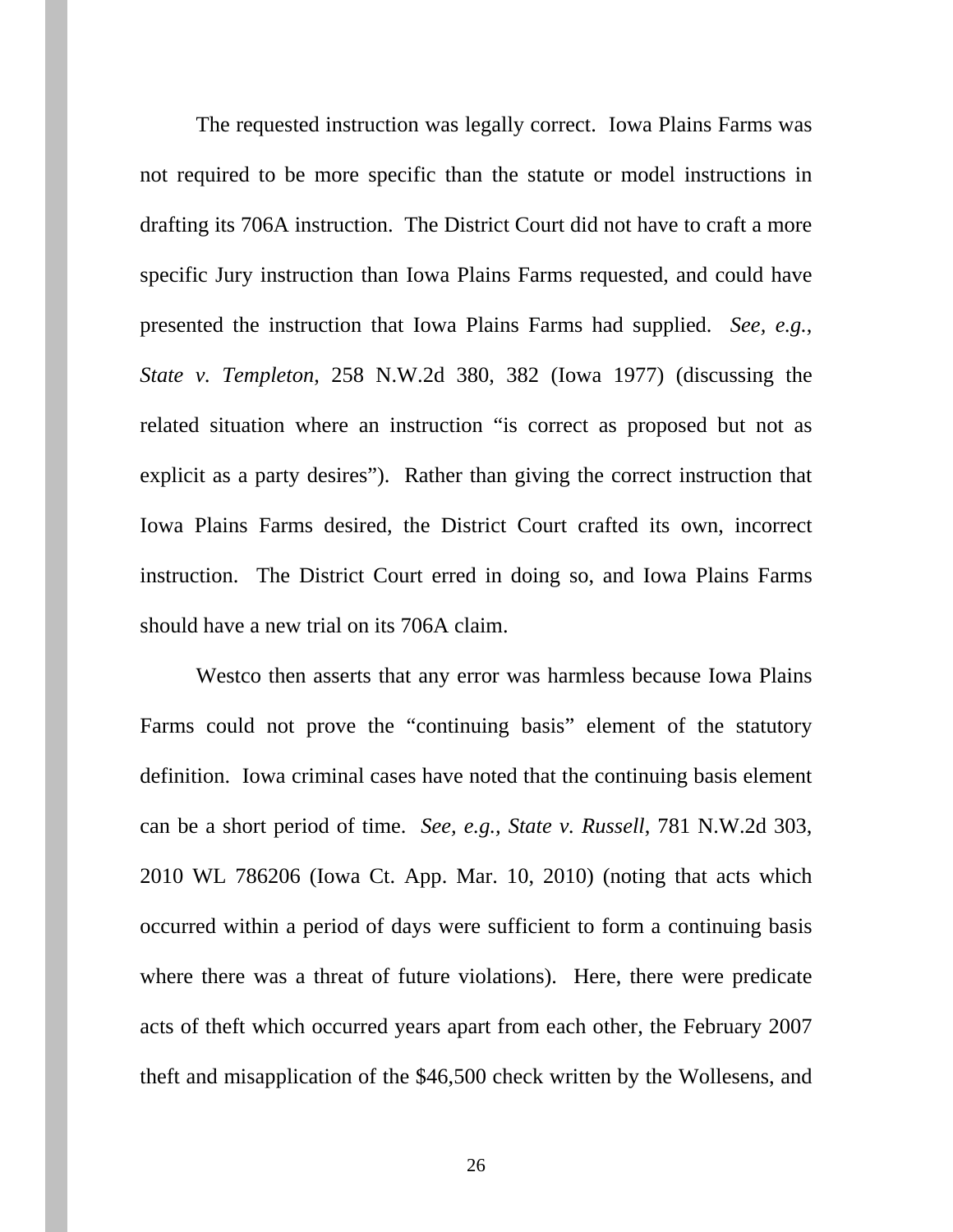the December 2010 misappropriation of the prepaid funds for 2011 inputs. There was an ongoing threat of future violations, as Hartzler would have continued the same pattern of defalcation until his scheme could no longer be concealed. Adequate proof of a "continuing basis" was presented.

Finally, Westco asserts that it could not be liable by citing to Iowa Code §703, which address criminal liability of employers and corporations. However, Iowa Code §706A.3 itself allows for *respondeat superior* liability:

- 8. a. If liability of a legal entity is based on the conduct of another, through *respondeat superior* or otherwise, the legal entity shall not be liable for more than actual damages and costs, including a reasonable attorney fee, if the legal entity affirmatively shows by a preponderance of the evidence that both of the following apply:
	- (1) The conduct was not engaged in, authorized, solicited, commanded, or recklessly tolerated by the legal entity, by the directors of the legal entity, or by a high managerial agent of the legal entity acting within the scope of employment.
	- (2) The conduct was not engaged in by an agent of the legal entity acting within the scope of employment and in behalf of the legal entity.

Iowa Code §706A.3. The error in Jury Instruction No. 46 was not harmless,

and Iowa Plains Farms is entitled to a new trial on its 706A claim.

## **VI. The District Court Incorrectly Determined That Iowa Code §706A.2(5) Is Unconstitutional.**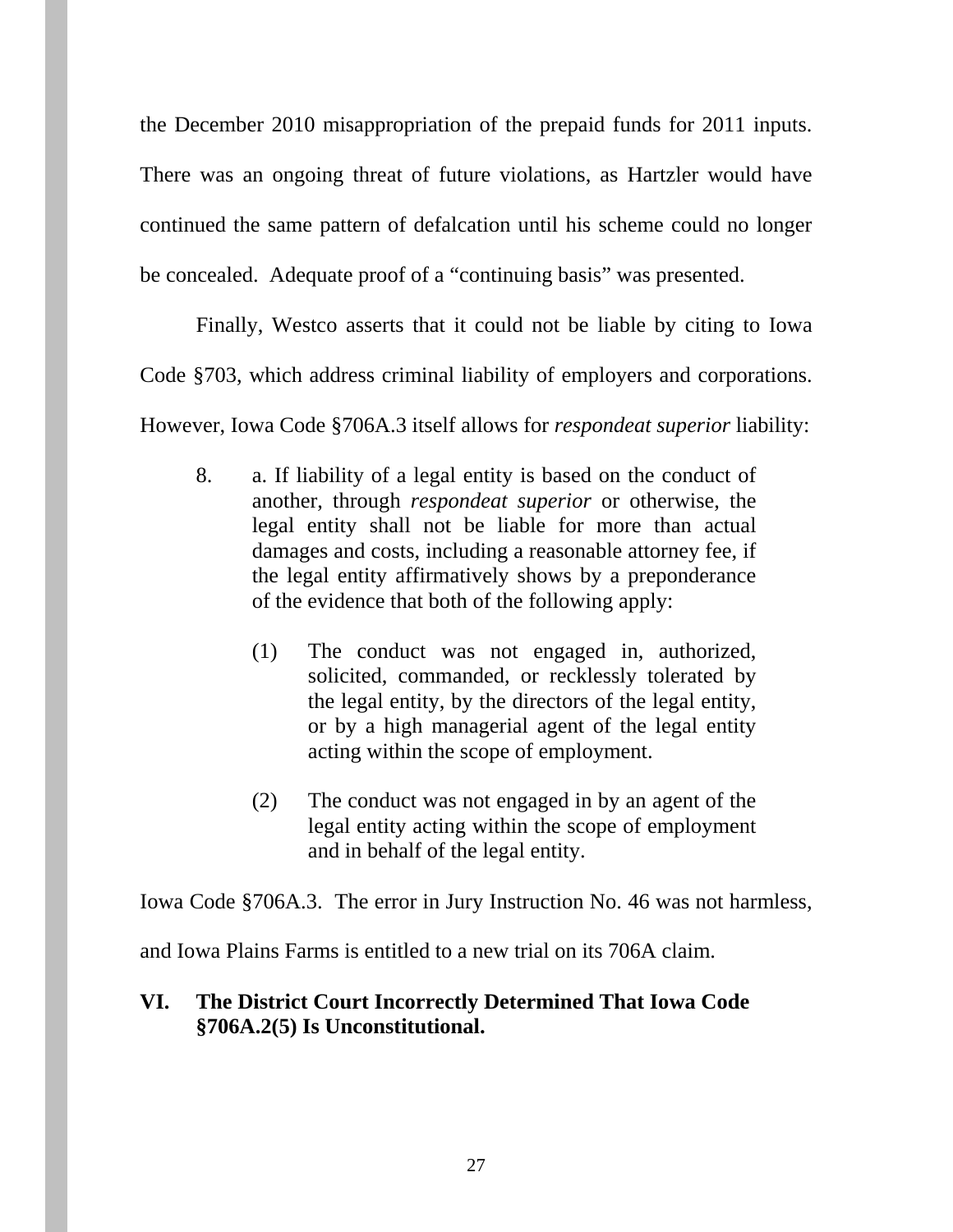The District Court erred in holding that the rebuttable presumption of negligence in Iowa Code §706A.2(5)is facially unconstitutional. It is not irrational to place the burden of proof on the party that is likely to have "peculiar means of knowledge enabling him to prove the fact." Comment, Model Ongoing Criminal Conduct Act, Section e. West Central would have detailed knowledge of its policies, procedures, and internal controls, and would be well positioned to determine whether it "negligently allow[ed] property owned or controlled by the person or services provided by the person. . . to be used to facilitate specified unlawful activity" Iowa Code § 706A.2(5). The District Court should not have sustained the facial constitutional challenge to this statute. *State v. Neiderbach*, 837 N.W.2d 180, 224 (Iowa 2013), as corrected (Nov. 22, 2013) (noting that "statutes should not be lightly found facially unconstitutional. In order to be unconstitutional on its face, a statute must be 'void for every purpose and cannot be constitutionally applied to any set of facts.'") (citation omitted).

The burden shifting in this statute is very similar to the burden shifting in the Workers' Compensation Statute. In the Workers' Compensation Statute, a presumption of negligence against an employer has been upheld when a non-covered employee is injured in a workplace accident. *Casey v. Hansen*, 238 Iowa 62, 73-74, 26 N.W.2d 50, 57 (1947) ("The presumption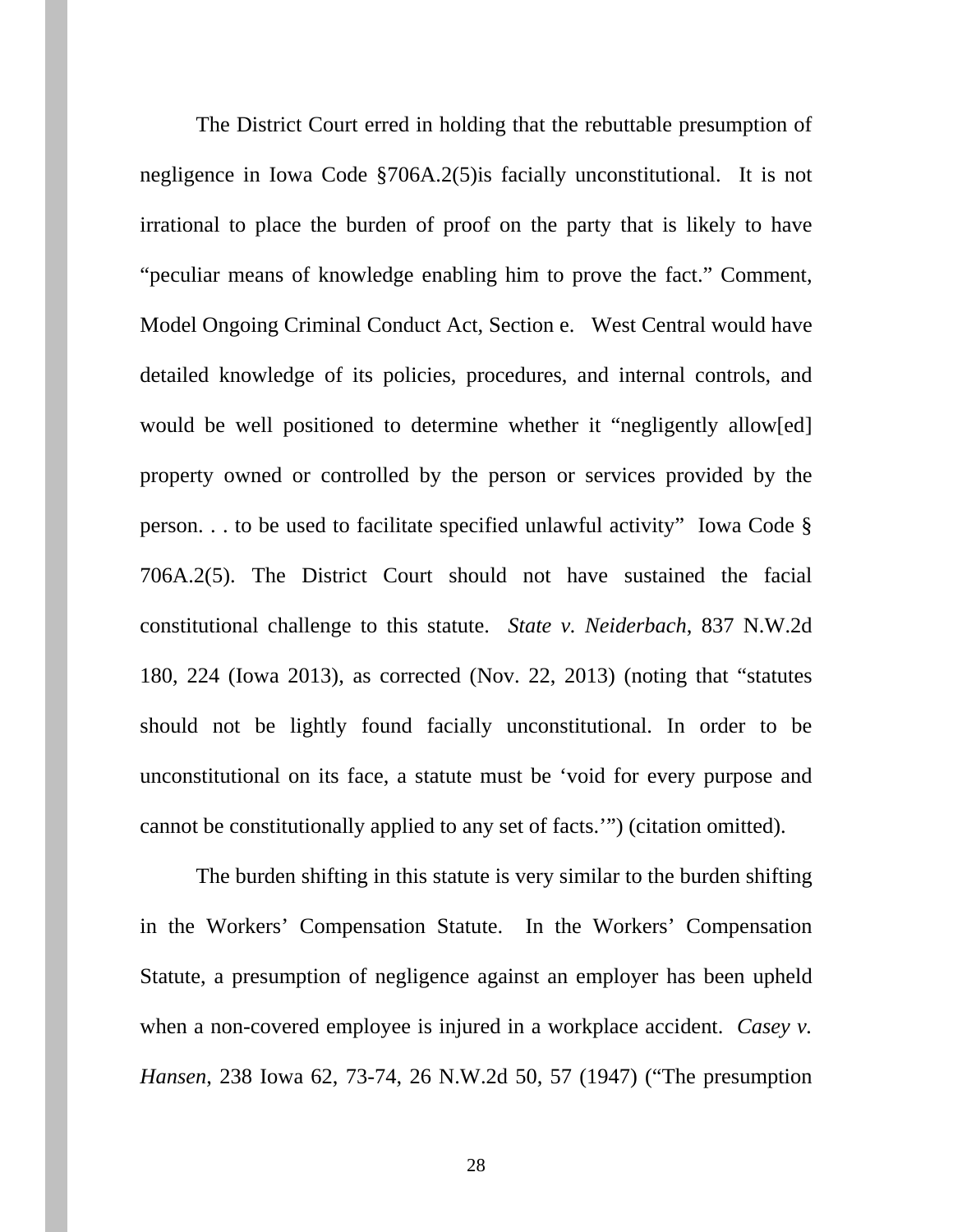created by section 85.19 is based on the thought that ordinarily a servant does not sustain an injury arising out of and in the course of employment when the master has discharged his legal duty of furnishing a reasonably safe place in which to work and reasonably safe tools and appliances. Thus we have held there is a rational connection between the fact of such an injury to a servant, which must be proven, and the fact which is presumed that the injury was caused by the master's negligence.") (citation omitted). This employer presumption of negligence is codified in Iowa Code §87.21.

As in the worker's compensation statute, under Iowa Code §706A.2(5), the plaintiff bears the burden of proving the injury. Then, after proof of injury, the burden shifts to the defendant to disprove negligence. The legislature could well have determined in enacting Iowa Code §706A.2(5) that there is a rational connection between the fact of such an injury, which must be proven, and the fact which is presumed—that the injury was caused by the empowering party's negligence. Presuming that an employer is in control of its property and manner of providing services is as rational as presuming it is in control of physical workplace environment.

The District Court erred in finding Iowa Code §706A.2(5) facially unconstitutional. Its decision should be reversed, and Iowa Plains Farms should be granted a trial on its negligent empowerment claim.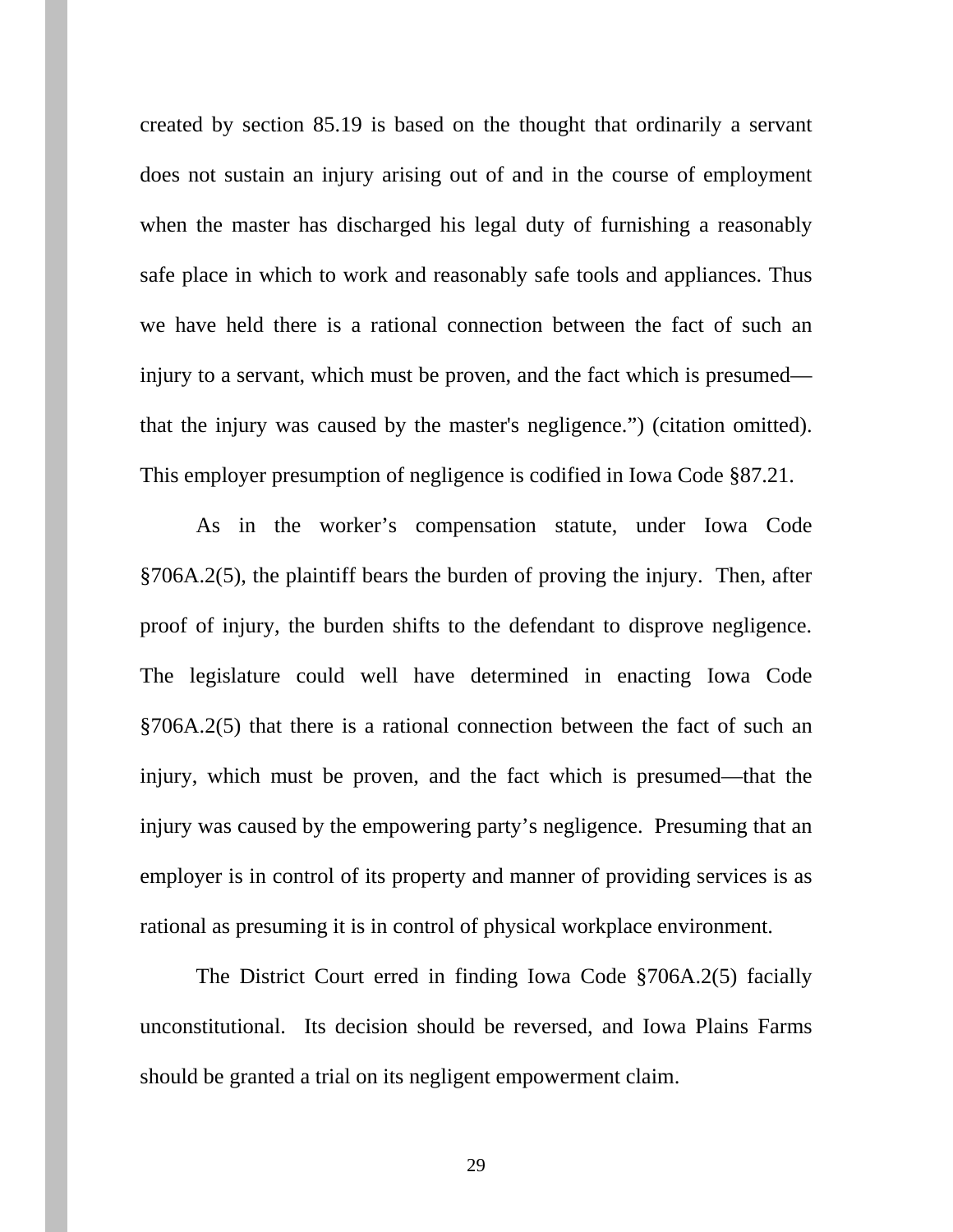#### **VII. Iowa Plains Farms Should Be Granted Additur In Order To Recover The Remaining Balance of the 2010 Prepaid Contracts.**

In December 2010, Iowa Plains Farms entered into three prepaid contracts, and paid Westco over \$2.1 million towards its 2011 crop inputs. The Jury accepted testimony that Iowa Plains Farms paid \$576,189 in excess of the contracted prices to replace 2011 inputs that Westco did not deliver. In all, Iowa Plains Farms paid \$1,866,189 in the spot market to cover the cost of undelivered inputs it had purchased through prepayment contracts from Westco for \$1,290,000. While the Jury properly awarded "cover" damages under Iowa Code §554.2712(2), it failed to award any damages for the purchase price already paid by Iowa Plains Farms in December 2010. The measure of damages for a buyer under the Uniform Commercial Code includes "recovering so much of the price as has been paid." Iowa Code §554.2711(1). The Jury failed to award any recovery for the price that had already been paid.

 Having determined that the December 2010 contracts were valid, and were breached by Westco, the Jury could not ignore entirely the element of contract damages for recovery of the purchase price that has been paid. *McHose v. Physician & Clinic Services, Inc*., 548 N.W.2d 158 (Iowa App. 1996) (granting additur where the District Court did not award one category of contract damages). Despite having prevailed on its contract and fraud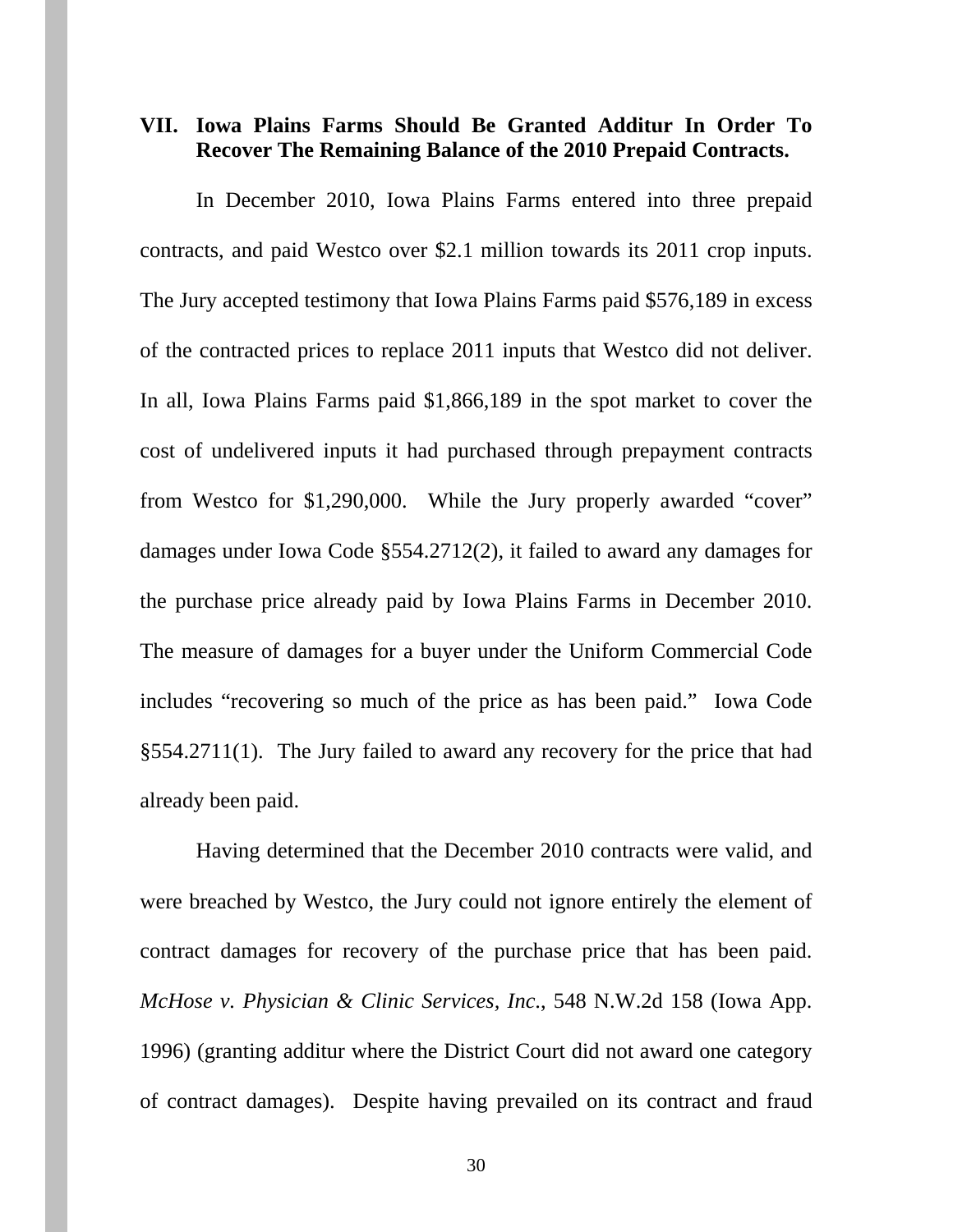claims, Iowa Plains Farms paid twice for the products that were the subject of the breached contracts and has been deprived return of the funds that were procured through fraud.

 Westco asserts that the trier of fact should have disregarded a number of elements of the analysis performed by Marc Vianello, the damages expert of Iowa Plains Farms. For example, Westco complains about the adjustment for what it calls "phantom" billings. However, there is no mystery as to what those "phantom" billings were. The colloquy between the District Court and counsel prior to Vianello's testimony demonstrates that the adjustment for "phantom" billings simply addressed that Iowa Plains Farms was billed for inputs that it never received. (Tr. 2819:4-2820:16.) The calculations made by Marc Vianello were correct and not disputed by West Central, and additur should have been granted to compensate Iowa Plains Farms by returning the portion of the purchase price that it had prepaid.

#### **CONCLUSION**

 For the reasons stated herein, the appeal of Westco should be denied in its entirety. The District Court erred in its formulation of the Iowa Plains Farms' 706A instruction, and erred in granting summary judgment on the Iowa Plains Farms 706A.2(5) negligent empowerment claim. Iowa Plains Farms should be granted a new trial on its 706A and 706A.2(5) claims. The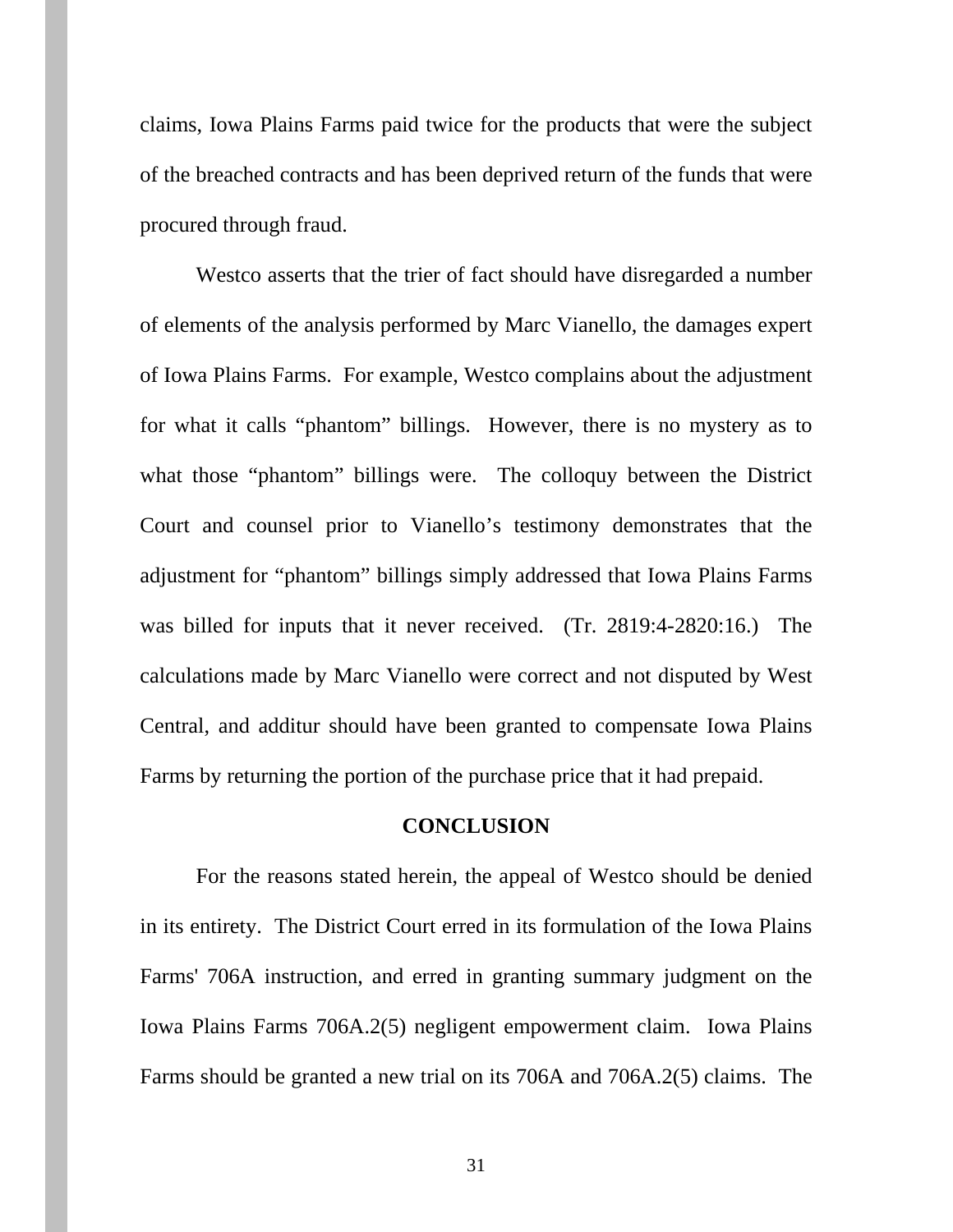District Court erred in not granting additur to compensate Iowa Plains Farms for the remaining prepaid balance on the December 2010 contracts, and additur should be awarded to address that category of contract damages.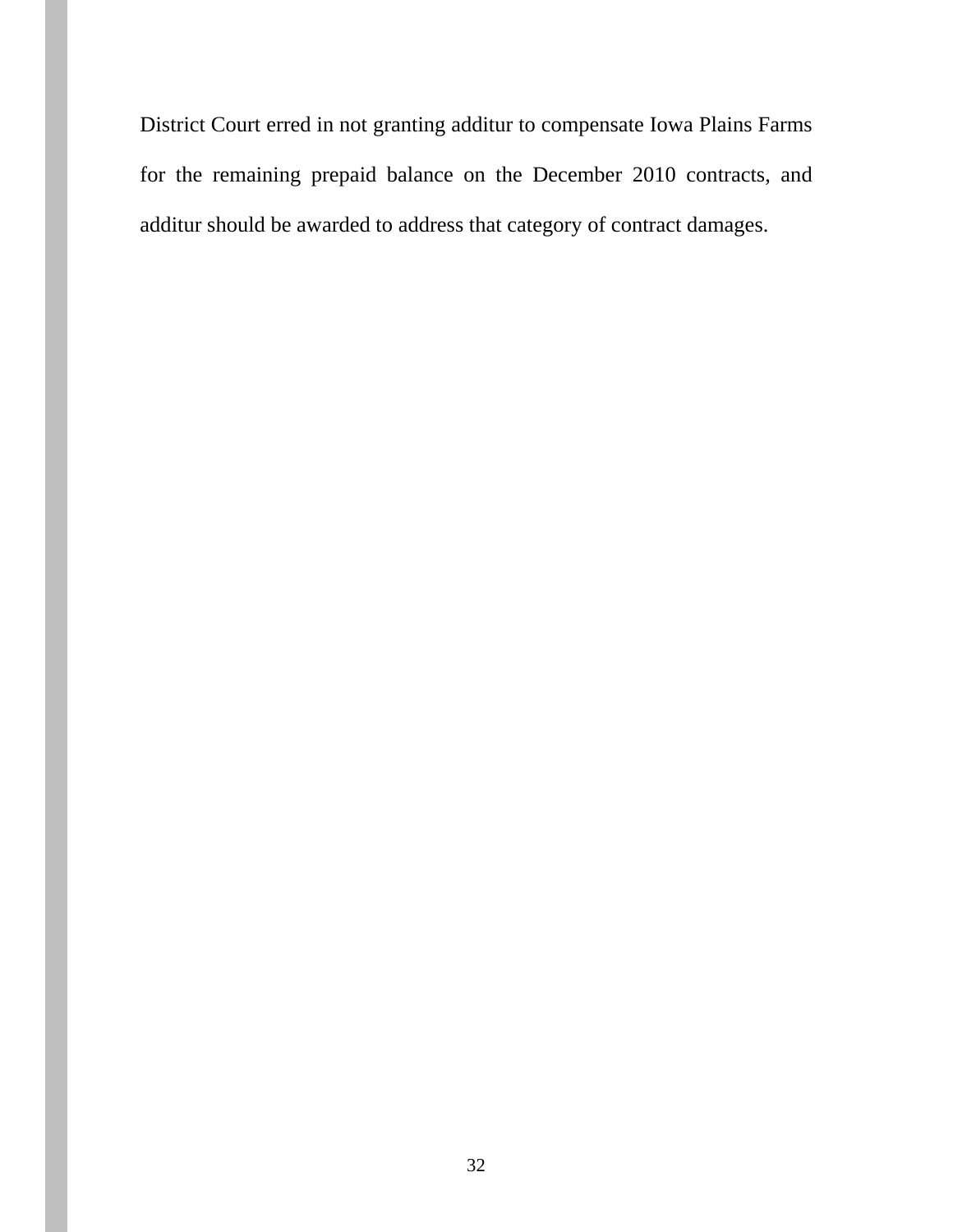#### HEIDMAN LAW FIRM, L.L.P.

/s/ Joel D. Vos JOEL D. VOS, AT008263 P.O. Box 3086 Sioux City, IA 51102-3086 Phone: (712) 255-8838 ATTORNEYS FOR WOLLESENS AND IOWA PLAINS FARMS

#### **CERTIFICATE OF COMPLIANCE**

 Appellant pursuant to Iowa Rules of Appellant Procedure  $6.903(1)(g)(1)$ , hereby certifies that this brief contains 6,985 words of a 14 point proportionally spaced Times New Roman font and it complies with the 7,000 word maximum permitted length of the brief.

#### HEIDMAN LAW FIRM, L.L.P.

/s/ Joel D. Vos JOEL D. VOS, AT008263 P.O. Box 3086 Sioux City, IA 51102-3086 Phone: (712) 255-8838 ATTORNEYS FOR WOLLESENS AND IOWA PLAINS FARMS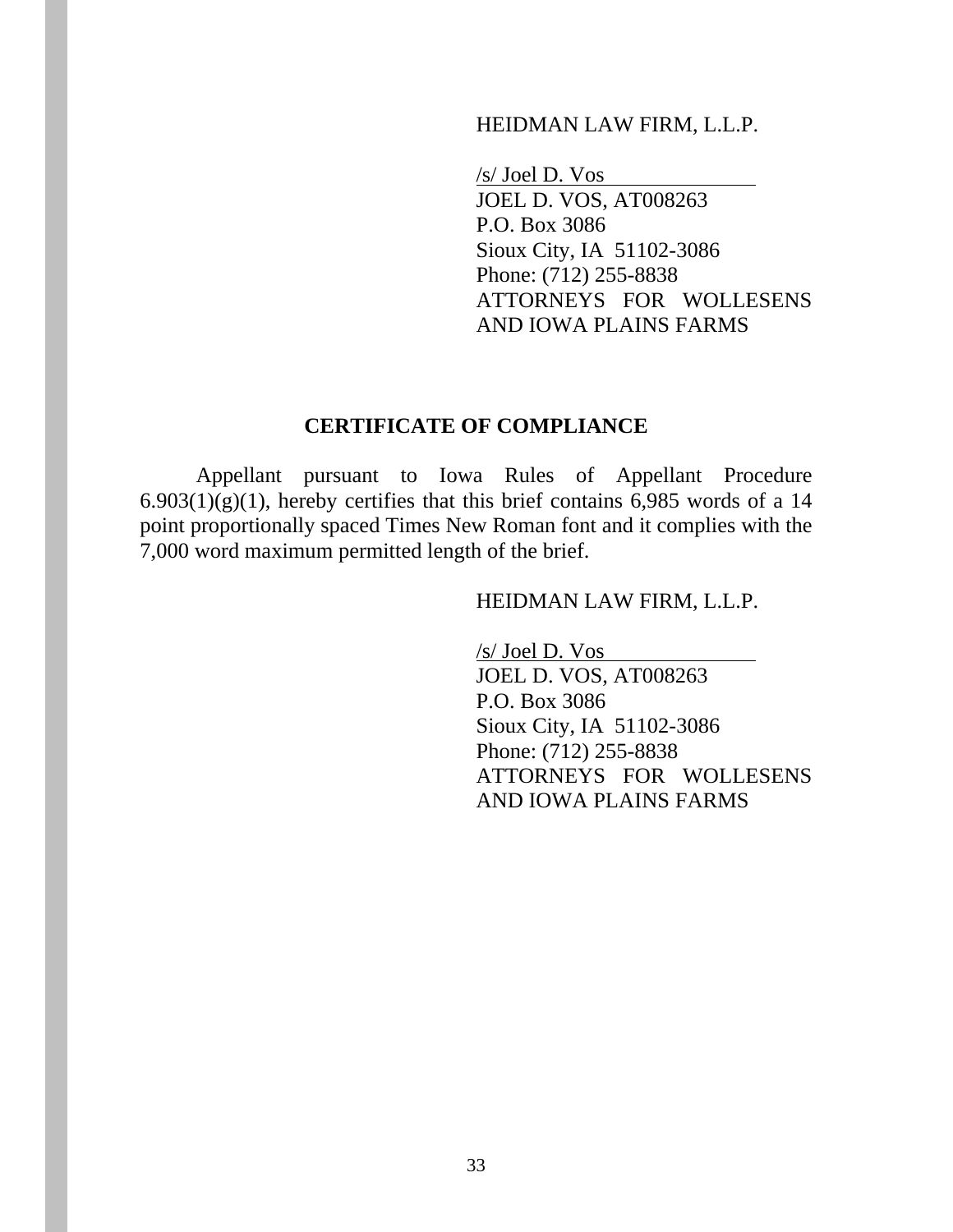#### **CERTIFICATE OF FILING**

I, the undersigned, hereby certify that I will electronically file the attached Appellees-Cross Appellant's Reply Brief with the Clerk of the Supreme Court by using the EDMS filing system.

#### HEIDMAN LAW FIRM, L.L.P.

 /s/ Joel D. Vos JOEL D. VOS, AT008263 P.O. Box 3086 Sioux City, IA 51102-3086 Phone: (712) 255-8838 Facsimile: (712) 258-6714

## ATTORNEYS FOR WOLLESENS AND IOWA PLAINS FARMS

#### **PROOF OF SERVICE**

I, the undersigned, hereby certify that I did serve the attached Appellees-Cross Appellant's Reply Brief on counsel for all other parties electronically utilizing the EDMS filing system, which will provide notice to:

John F. Lorentzen Thomas H. Walton Ryan W. Leemkuil NYEMASTER, GOODE, P.C. 700 Walnut Street, Suite 1600 Des Moines, IA 50309-3899 Telephone: (515) 283-3100 Facsimile: (515) 283-3108 Email: jlorentzen@nyemaster.com Email: twalton@nyemaster.com Email: rleemkuil@nyemaster.com

and